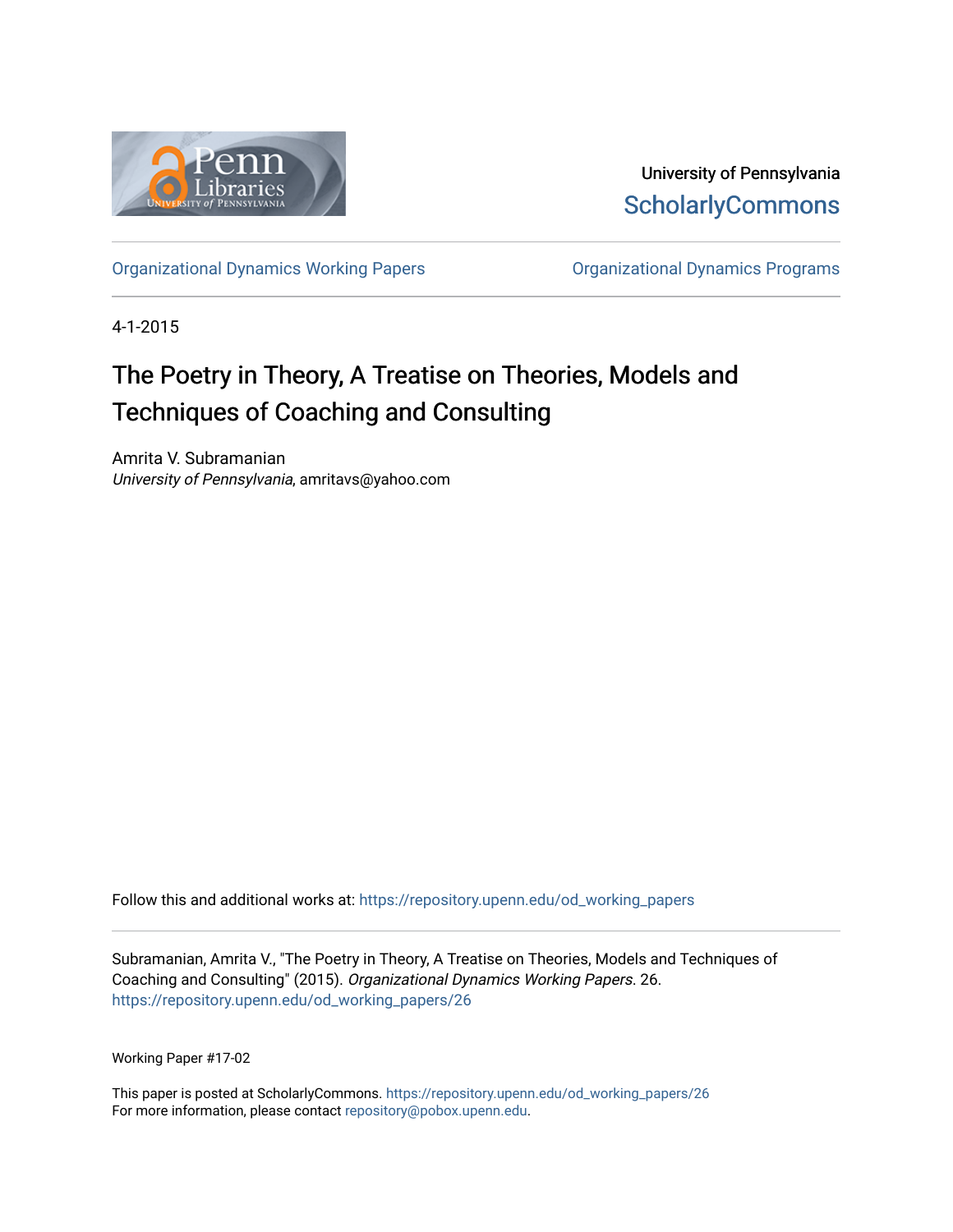### The Poetry in Theory, A Treatise on Theories, Models and Techniques of Coaching and Consulting

#### Keywords

Coaching, Theory, Models

#### **Comments**

Working Paper #17-02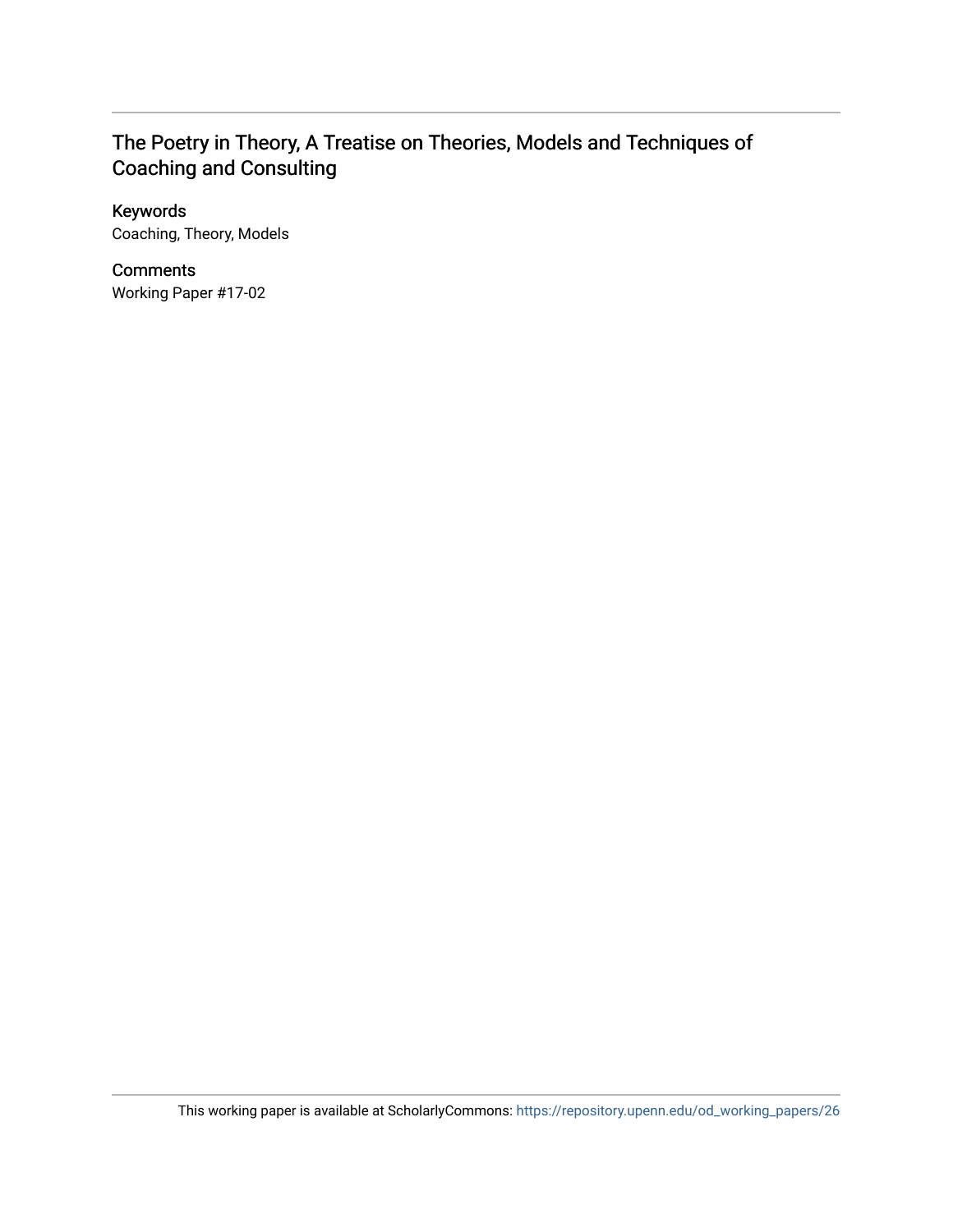

# The Poetry in Theory

Amrita V Subramanian DYNM 542: Theories, Models and Practices that inform coaching **Dr. Ruth Orenstein**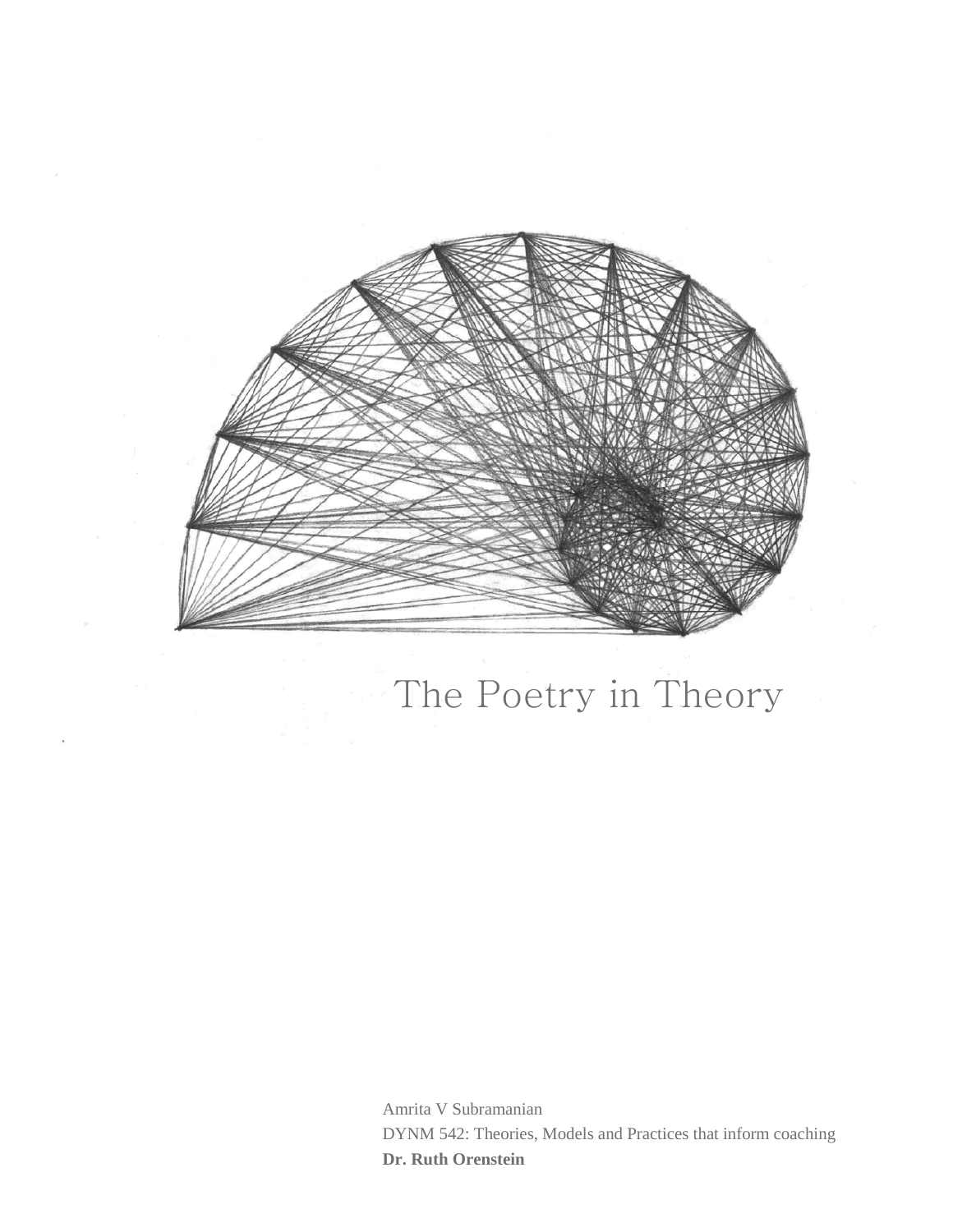

#### **TABLE OF CONTENTS**

 $\boxed{1}$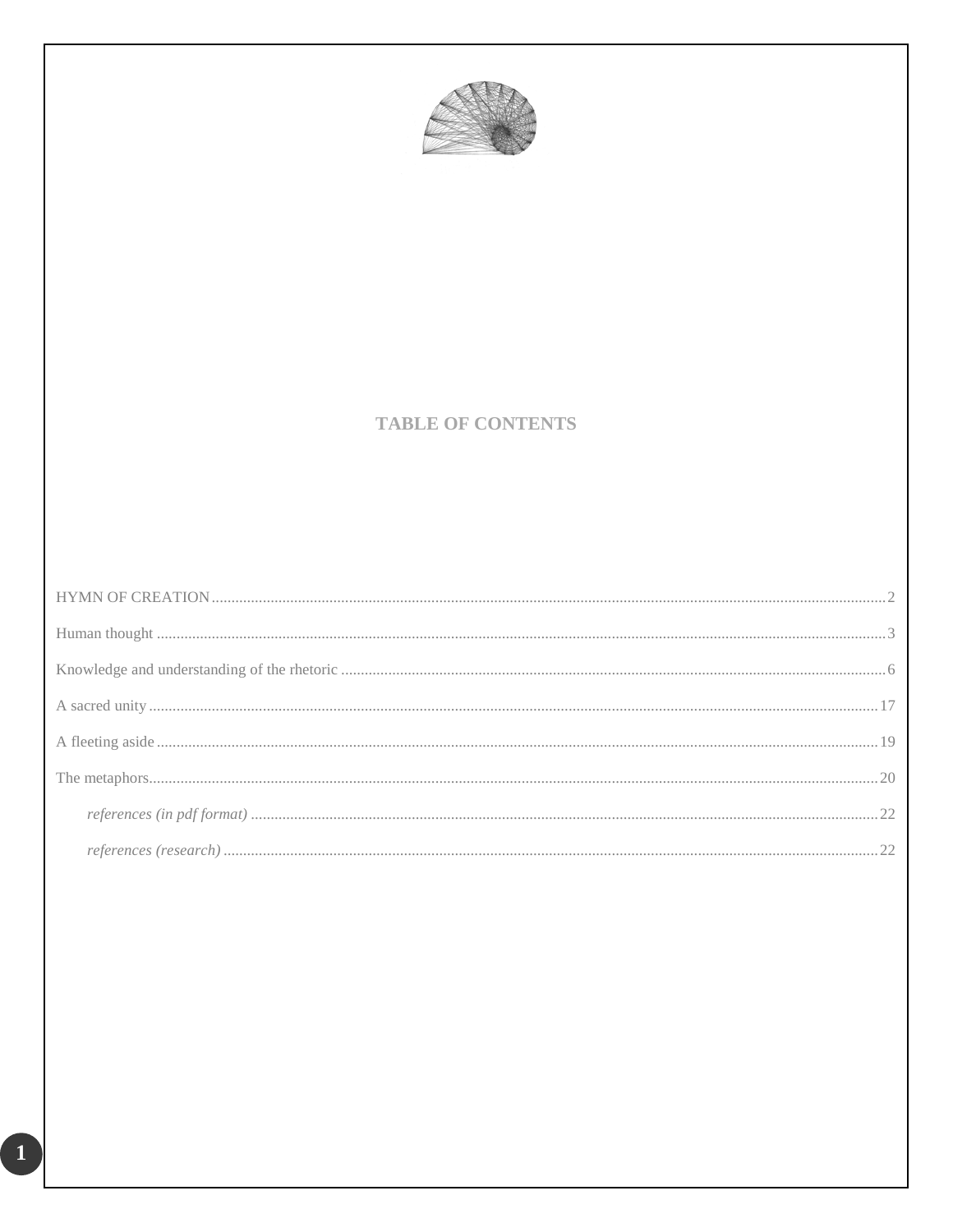

#### **HYMN OF CREATION**

<span id="page-4-0"></span>Then was not nonexistent nor existent:

Who really knows?

Who will here proclaim it?

Whence was it produced? Whence is this creation?

The gods came afterwards, with the creation of this universe.

Who then knows whence it has arisen?

*Nasadiya Sukta, 10:129-6, Rig Veda*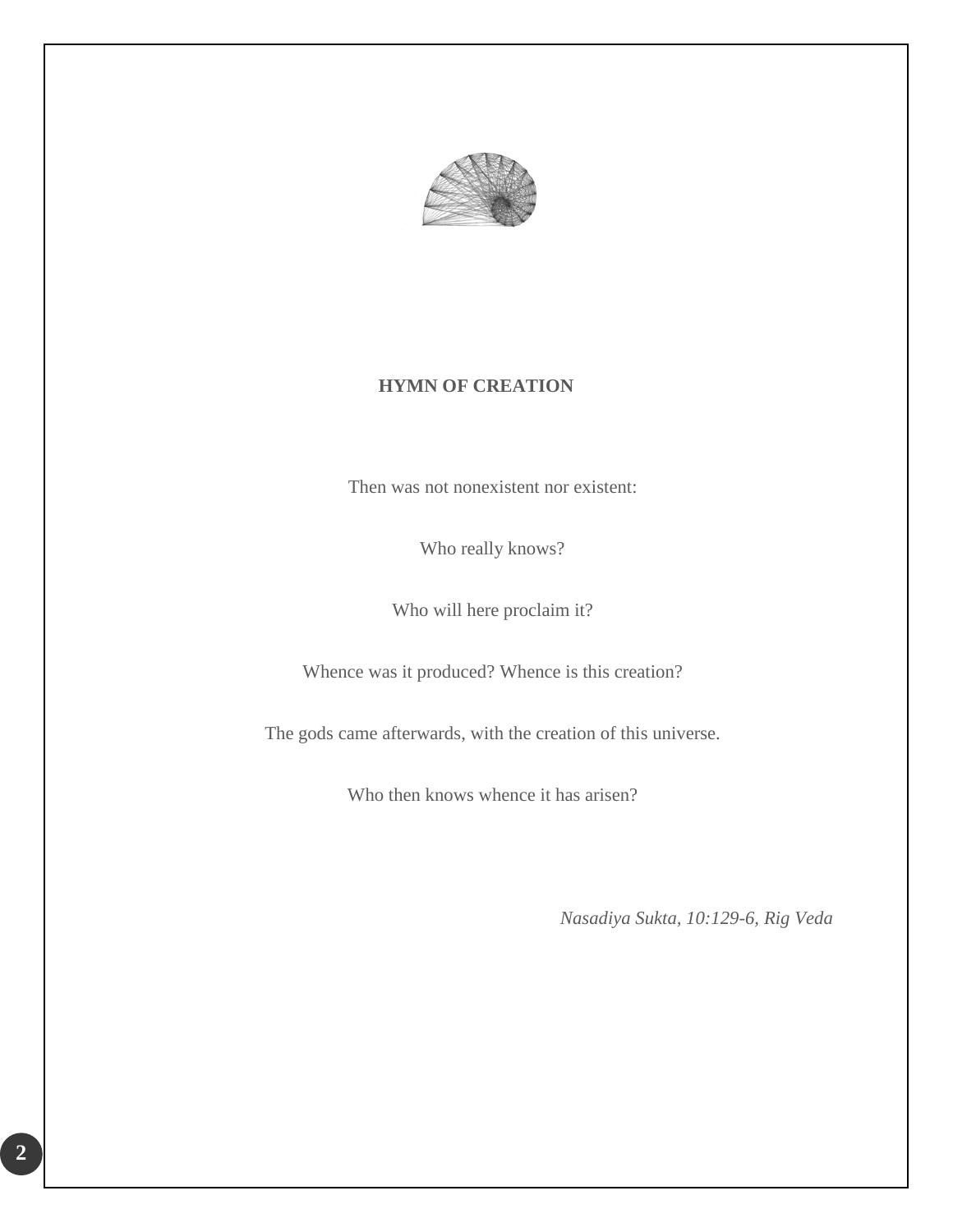#### <span id="page-5-0"></span>**HUMAN THOUGHT**



Distant echoes from the primary canonical sacred text of ancient India. Man wonders whence came the Creation. Whence, the first atom.

Philosophers, pundits, thinkers were fused in this common quest, across centuries, in India, China and Greece. The metaphysical realm of ideas and the emergence of constructs riveted the human consciousness. Each body of thought enunciated its own traditions, theorems, texts and territories. Equipoised by tributaries of thought, man mused upon the interconnection between the astronomical, physiological and the spiritual.

In a densely dark void, not resting for an ephemeral breath, spins a beautiful pale blue orb. On its nights, I look up at the billion stars as they struggle to reach my boxed window of a 540 square feet studio. The smog makes it hard for their light to knock on my window and say, *"look up...you and I are the same...even if so far away...*" Writing, I gaze at the centuries of my lineage, not as a gender of a species, but as a golden ratio of Nature. The question in front asks me what informs my weltanschauung (worldview) as someone occupying two square feet of this old, so old, Earth. *Who am I? What is this shadow I cast? What informs my being? What makes me the custodian of the eternal knowledge that has always resided in the collective unconsciousness? What is this reality I live in?* 

I have always known it, as a child, as I went about making meaning of this world. Its rules. Its puzzles. The creators of problems and problems of creators. As a highly functional adult, I was given the message of being too deep for corporates. Human organization has always fascinated me. How they come together to serve a purpose and then sometimes gang-up to destroy it! In such scenarios in recent past, I operated from my golden rule. My operant reality being informed by my meaning-making mechanism - perhaps flawed - yet it was my only dependable apparatus. I did not have either knowledge or understanding of *what made things so? What*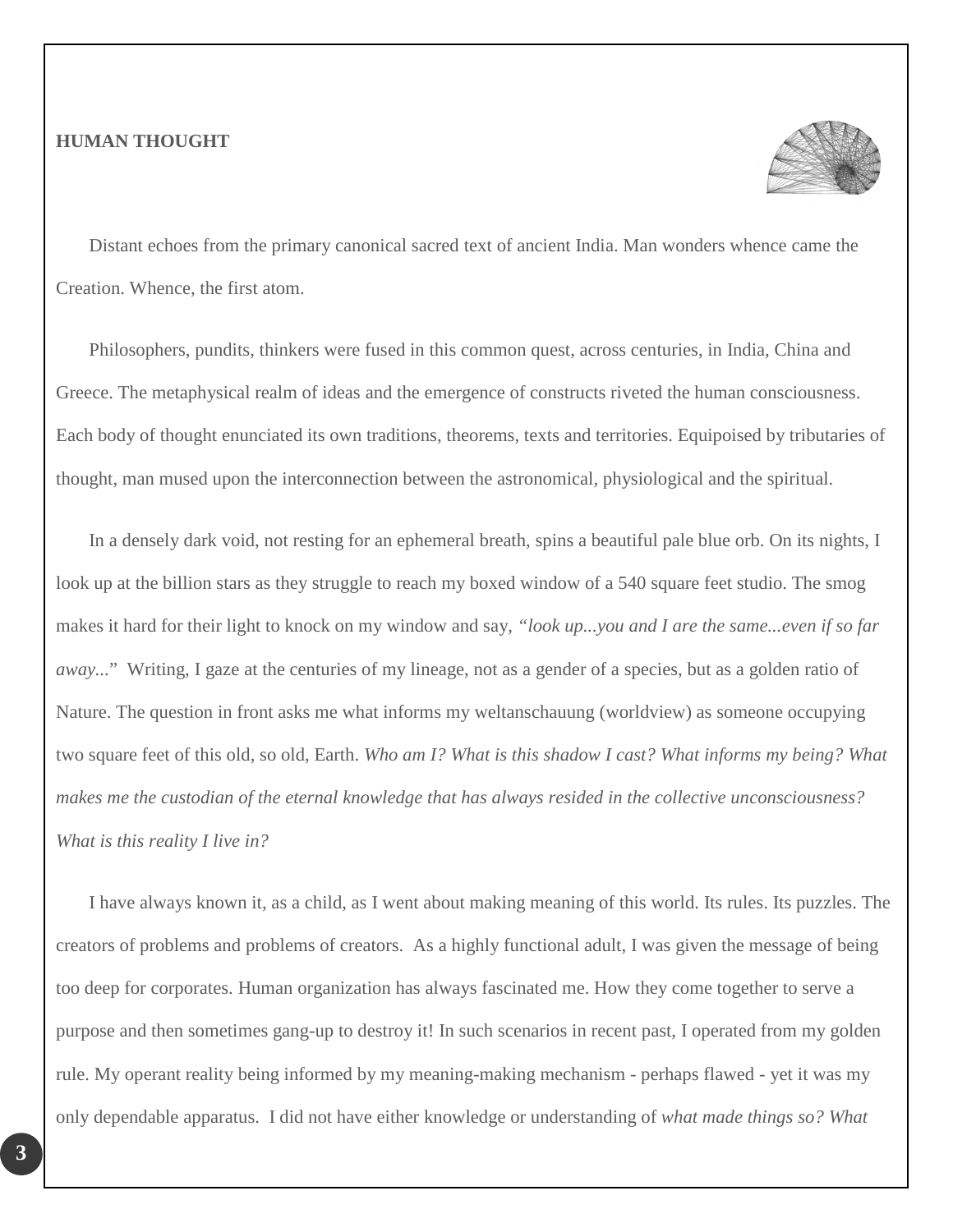*can I do about it? The system is what it is, so now what? What makes for certainty in life fraught with increasing isolation, not just from without, but within?* Man has grown very alone. Fragmented. Forlorn. His sense of external connectedness pales to a nothingness when he stands alone, face to face, with this universe that continues to expand endlessly. *Is this an acceptable fate for the story of my life on this Earth?*

That single question became my reason to be at University of Pennsylvania. The class on theory was of key interest to me...I approached it with healthy trepidation. I was a practitioner and had seen a botched up view of the pristine. The profitable world of profane has mystified the sacred world of academics. The white high horse does not find friendly audience in corporate corridors, and the erudite neighing of knowledge gets lost in translation of instant fixes of the most readily available scapegoat. Thus goes the cycle of patterns of thought for the old problems, the new ones they create, and their solutions becoming future problems.

It wasn't until in Ruth's class that I finally received an answer: *There is nothing so practical as a good theory! (Figure.1)*

Wise Lewin's articulation became a life line for my curiosity! It piqued me in an untold way...it's true! Life was perpetually creating strange conundrums and with mortal humans just being around for a couple of decades, the skeleton key wasn't as readily accessible. And of course, there were those who would send seekers of the collective unconscious to the English department! Let me not digress.

I chose Systems Thinking (ST) because I sensed what it meant, yet I did not have any familiarity with it *(except through MEC which I had to read quite a few times (A fleeting aside)).* Perhaps the ancient wisdom swirled in my genetic coding but it didn't quite reach the head quartered between the ears. The inquiry led me up trails of metaphysics, philosophy, mathematics, ethics, poetics, astronomy, biology, music, art, medicine, neurology, physics, cybernetics, social science, anthropology...my cranium became the epicenter of tectonic shifts of paradigm, just the way Kuhn meant it. I would often text my partner, Carmen, to help meld my brain back. The mind maps were all over my walls with strings crisscrossing the room, and suddenly... and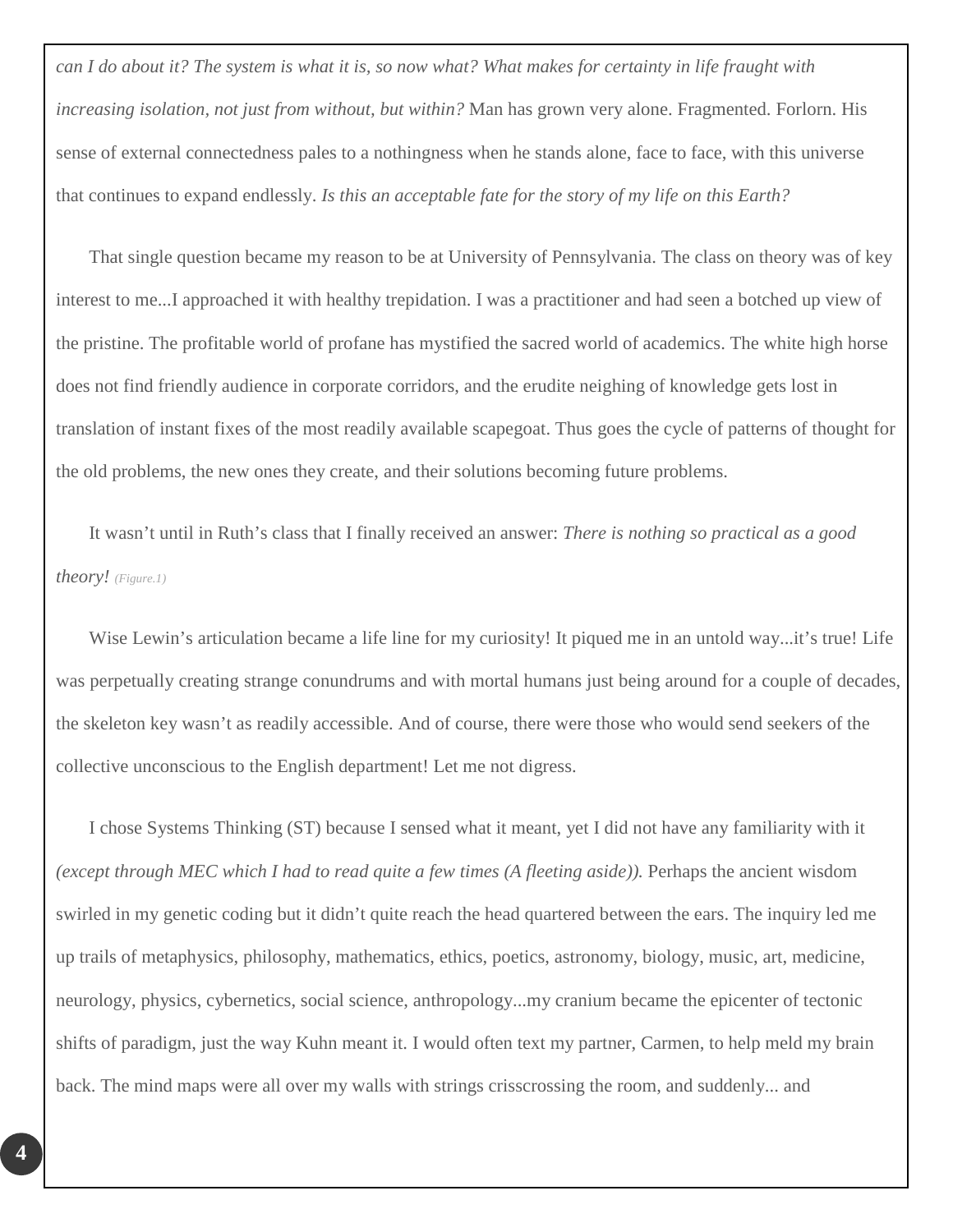suddenly… and then suddenly again, I would just get it! My husband deserves credit for all the petulance that surged in our little apartment when I would sit with a stack of books, locked in staring competition with its math, until the abstract distilled itself into my way of being. It wasn't enough to just spout the words, you had to soak it up. You had to know the blueprint of its meaning, its context, its force field. They were written in a familiar script of human words, but often their foresightedness would escape me. My encyclopedia of experience is just 35 years old, and though voluminous and observant, I found myself turning to my inner chambers of imagination. The inception of an idea when presented with a newfound notion behaves in a quixotic fashion, and often expression would find its way to me by visualization. To an outside observer of this behavior, it would look like routine dozing off over books or day dreaming! Yet, that's veritable renaissance for an introverted, intuitive being!

The present assignment will serve as my canvas, and on it I will etch my discoveries thus far...it's an evolving work of art. Yet, I am mindful that though I have begun to understand and test my application, I am at an embryonic stage, and so you may sense a coy caution as I draw my arms tentatively around my new found love for theory. These recognitions have been intensely personal, for the only way to really know the theory was to apply it on myself, and sense its ambit of reverberations. Each presentation in the class, presented a lens of a known theory; with each class, I became a little more aware of myself, my history, my emotional palette, transference and countertransference, need to individuate, my erstwhile role in context of an overbounded system where communication and control wreaked predictable havoc, seasonality of my life as a woman and an adult, my thought processes, my choice to lead a meaningful life - with hope and optimism. I learnt my connection in a communal circle - as I shared the same breath of deep inhalation and enduring exhalation, as I bonded with my fellow mates at a deep level - I experienced an equitable equation of curiosity, anticipation and freedom in our quest.

In Theory, lay the poetry of life's innumerable riddles.

I lay before you its meanings as they resonate in me.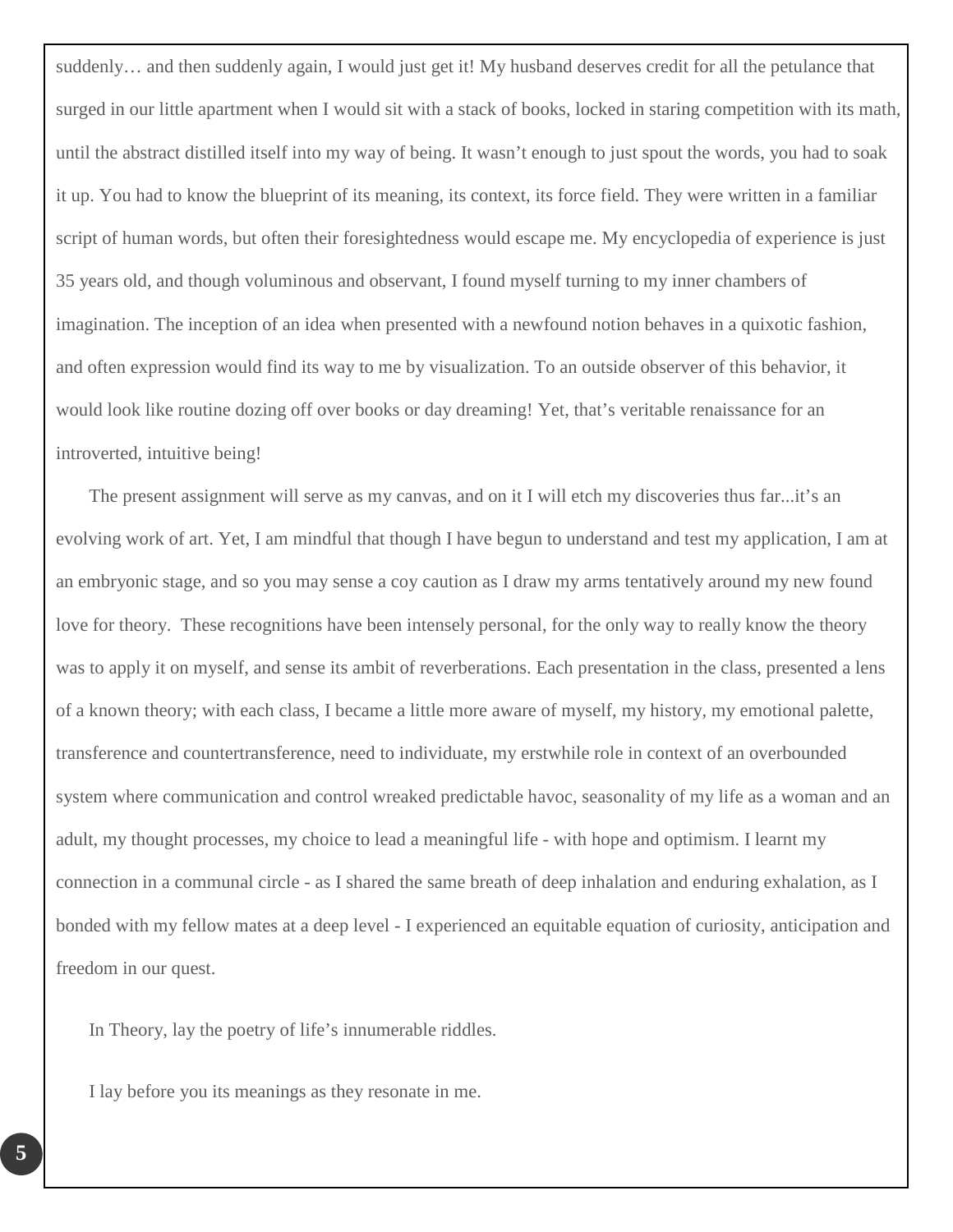

#### <span id="page-8-0"></span>**KNOWLEDGE AND UNDERSTANDING OF THE RHETORIC**

A riddle we learnt in Descartes' Error of one Phineas P. Gage who had an iron rod javelin its way out of his brain. Unchanged on surface, the man had changed under the skin. This case blew up the fixed division, gifted by dear Descartes, between the mind and body. Antonio Damasio chronicles the story in an absorbing way, revealing the deep neural connections between drives, instincts, thoughts, emotions, range of behavior, decisions, choices- at a microscopic level - and we begin to understand that a human being is indissociable as an organism; the body impacts the brain just as much the parts and the body, together and individually, inform the mind to enact its part in a context whose meaning is made in that moment. Our sense of Self, our role in our environment, are all a matter of interpretation that comes from the neural representations of our understanding of that moment. We construct meaning, and as we age and experience change, versions of our memories evolve. Emotions, feelings, *feeling* of emotions are juxtaposed with the mental images we perceive and then comes the genesis of an impulse to act. The visceral and musculoskeletal state of being as we mind our body; we reason and decide in our personal and an uncertain social space in ever increasing complexity - the evidence of human creativity and its meaning from an evolutionary perspective. We come to know the primordial representations of the body as it serves as a ground reference for the realities we create and live in. Thus, *much can be understood about a person in the way he or she experiences it*. (Kegan, 1982) The choices, the context of the operant reality in which they were born, how meaning is made by the Self, for instance, as when James Joyce's Stephan Daedalus writes:

> *Stephan Daedalus Class of Elements Clongowes Wood College Gallins County Kildare Ireland Europe The World The Universe*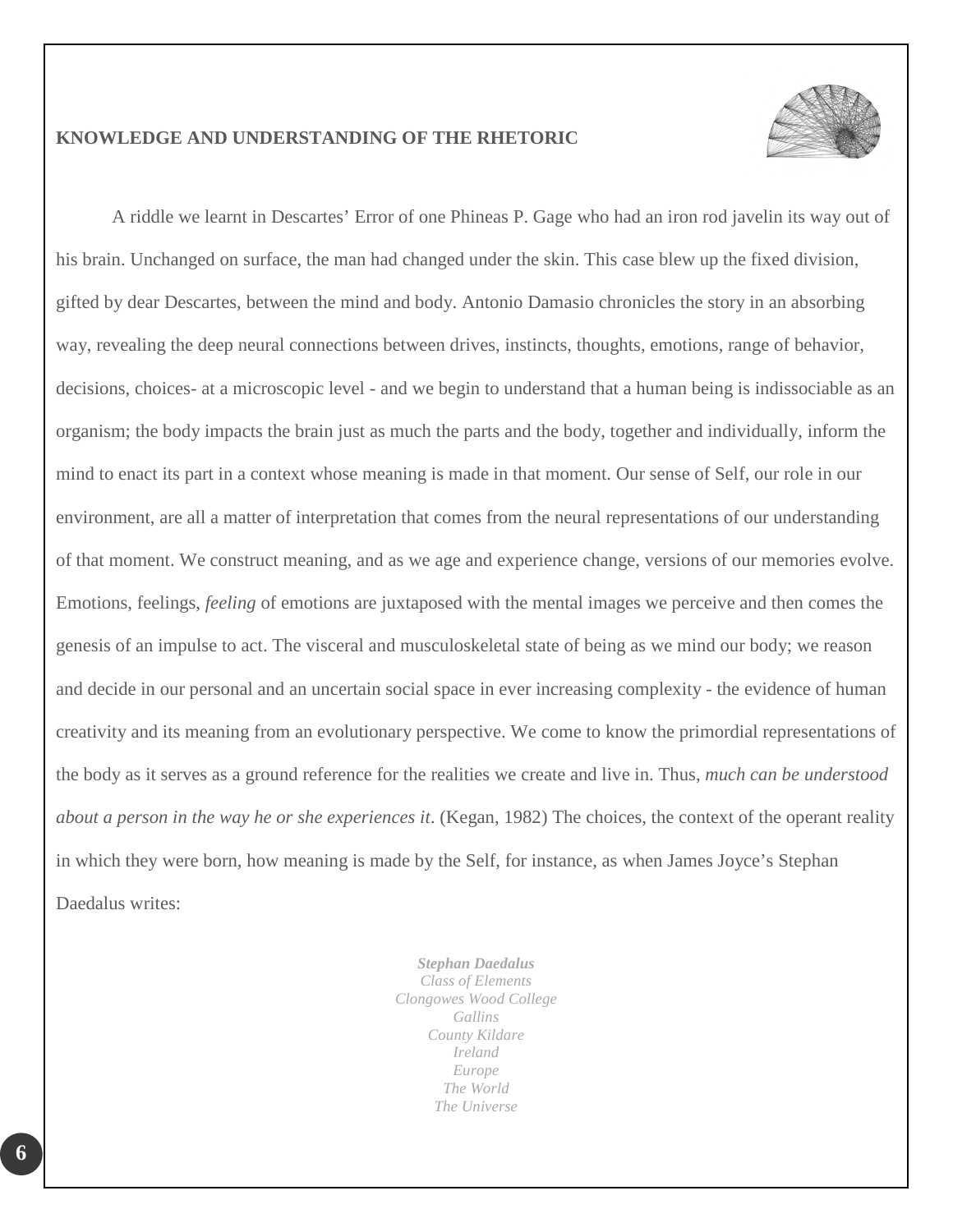A brief study in Piaget's subject-object balancing by humans as we grow through various stages of cognitive development, we sense an equilibration where there is an ongoing colloquy between the individuating organism and the world, the *grammar* of that dialogue. An eternal conversation that is panorganic; and central to the nature of all living things...a sort of dynamic balance that fosters an evolutionary truce. The intriguing expedition of human consciousness as it travels through Kohlberg's three moral stages, maps an upward trail *(Figure 2)* via a helix of evolutionary truces to finally arrive at Self-actualization, or a near close. Through the immortal history of the very mortal man, I joined the eternal quest to find the true meaning in life and the various theories of various constructs of those truths.

If not 'electricity' that lights up our hitherto dark, inner chambers of being, then perhaps a 'trampoline' that helps beat the gravity of life's ups and downs - that's how I explained Positive Psychology to my husband as I completed my mind map on all that I had researched on the theories. He understands jumping, he used to do it a lot, and hand flapping and rocking. Of course, back at 7 years of age, he hardly knew what Hans Asperger had discovered about all of his unstoppable acts. At 36, he gets it. The social language, the act of being tactful, of learning to be and trust, to laugh politely, to watch the Lilliputian waves on Schuylkill on a mildly windy day, to know that all the risks we have taken to leave behind everything we had earned, to have faith that it will turn out alright and we'll land on our feet. All of it is positive psychology in practice. A dyslexic adult working her learnings through her Aspie best friend, and together our eyes moisten because we get it! We have been living it. *(Reference: I have shared some of my mind maps you can see how I travelled the realm of theories.)*

Positive Psychology is a theory based on human strengths. The world forgot in the aftermath of World War II that there is much for Psychology to study beyond the broken mind and its manifestations, it has the capability to study in a scientific method the phenomena of human strength and virtues. Dr. Seligman introduces us to the concept via an endearing (and perhaps quite frequently quoted)anecdote of an interaction with his daughter Nikki who called him out on his grouchiness, and thus sprung the yarn of a riveting adventure of all that such a perspective has led to from identifying human strengths by going beyond the disease and DSM;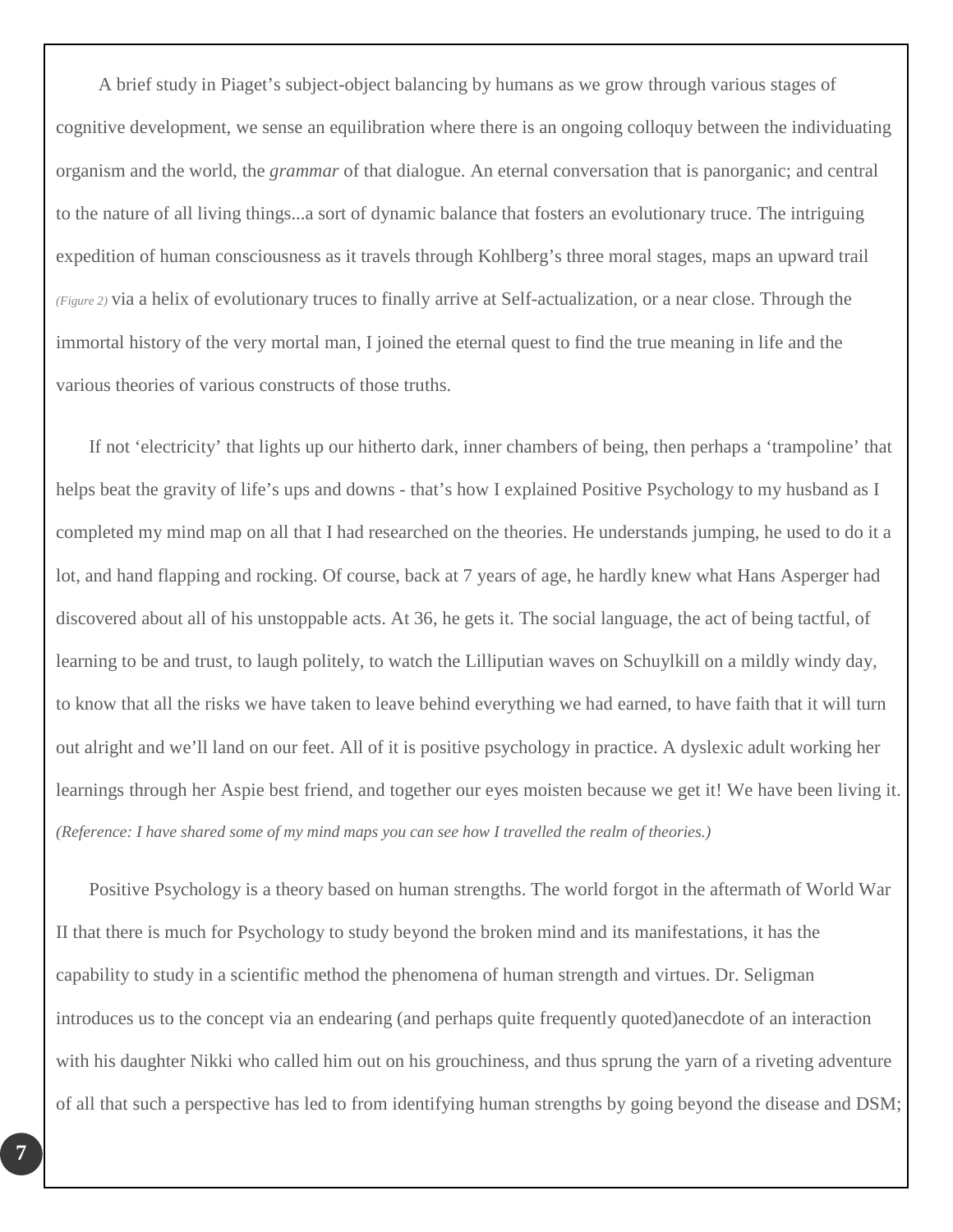designing positive interventions and preventative diagnosis at levels of individual, group, organizations and community; enunciating the understanding of subjective well-being and validating the human saga that is embroidered with Creativity, Optimism, Hope, Self-efficacy, Passion to know, Resilience, Toughness, Authenticity, Uniqueness, Humility, Compassion, Forgiveness, Gratitude, Empathy, Partnerships, Altruism, Love and our eternal need to belong, our pursuit of Happiness and Meaningfulness in Life, our coping with loss, our connection with others in our orbit, our negotiation with our reality and illusions, our self-regulation and appraisal of problems of life, our role in our community with its young, growing, and old beings, our medicine and health care, our schools and educational norms, our stance with visible disability and impairments. This rich, deep, nourishing river of human thought brought me face to face with its Mindfulness about our existence and the way we exist *(figure 3) -* with patience, trust, openness, gentleness, generosity, empathy, gratitude, loving kindness, non-judging, letting go and acceptance (Kabat-Zinn(1990) and Shapiro and Schwartz(2000))

Machine as a metaphor was breaking down and a more of humane view was emerging, and towards the end of twentieth century, Martin Seligman and Mihaly Csikszentmihalyi etched the theory that emphasizes not only the actualization of the individual but development within the framework of his or her contributions to other people and the world. What followed since were discoveries, reassertions, refocus in the world of academics, researchers and practitioners of hitherto unarticulated theory (though human beings had been practicing it for a few billion years) that spearheaded a new movement of the art and science of well-being.

Kurt Lewin had long articulated that the whole person and behavior as the function of person in interaction with environment  $(B = f(P, E))$ , and positive psychology thus widened its diagnostic focus to human strengths and the environmental aspects. The experiential lens of Flow told us that a good life is one that is characterized by complete absorption in what one does. Csikszentmihalyi's pursuit of *autotelic* activity as being intrinsically motivated led him to research this subjective phenomenology in skilled chess players, rock climbers and dancers who reported a loss of time, being in a flow, feeling fulfilled and rewarded, and all the while experiencing intense concentration.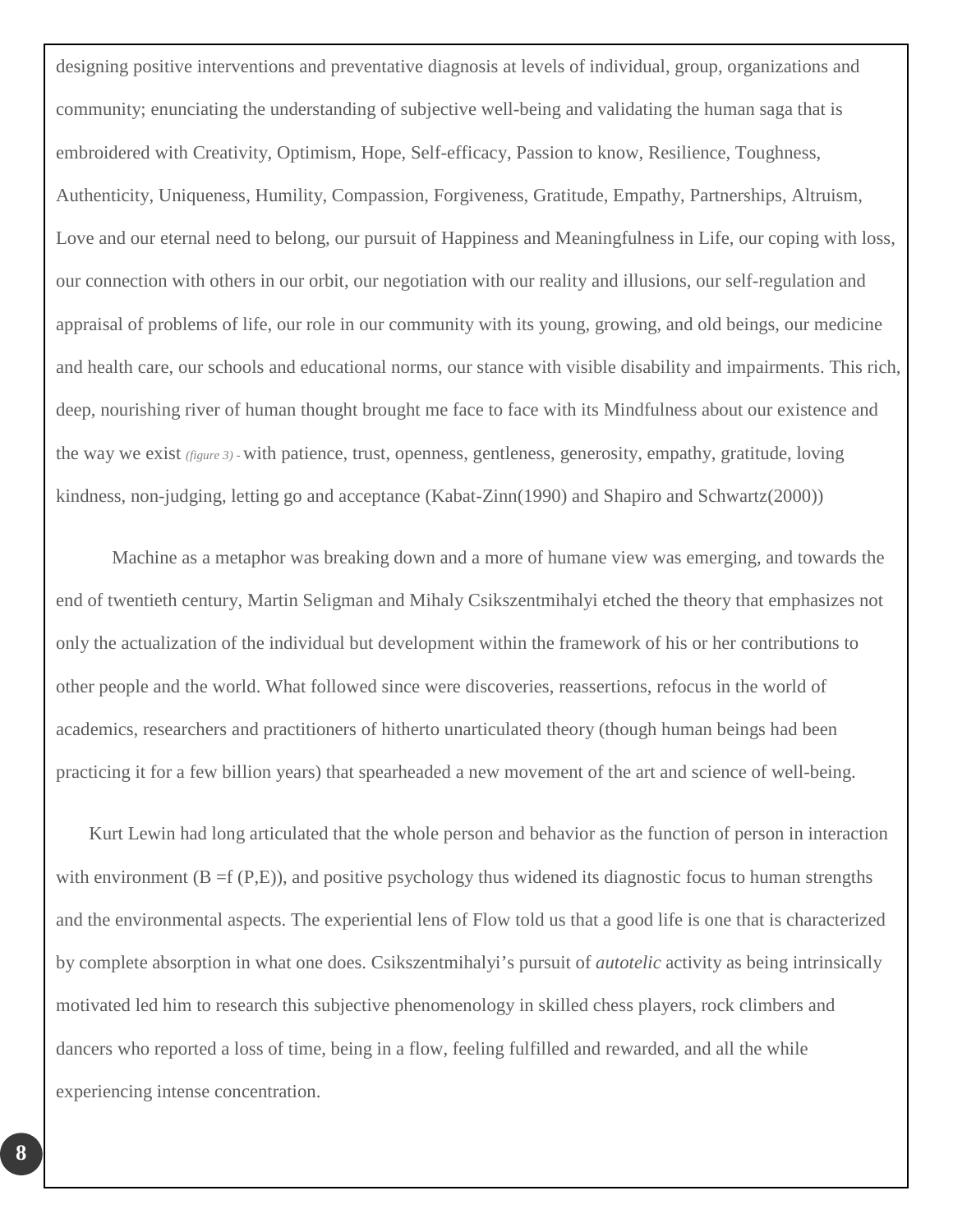The real seers of Emotional Intelligence (EI), Peter Salovey, John D Mayer and David Caruso, were first to ask of the nature of the construct and why EI was so appealing in the eternal quest of a happily, fulfilled life. It pointed to the inherent ability to study emotions, appreciate emotional knowledge, and use it cognitively for decision making. EI instilled hope and promise, and thus shares the tapestry with positive psychology and its way of being. Yet, more on EI later.

The trails of thought and emotion interweave when we look at Self Efficacy, its relation to goal achievement and outcomes, and its place in the power of believing that one can. We assess our psychological adjustment when life's enigmas come face to face, and we have to rise to the occasion. Even though one tends to think of problem solving as an intellectual phenomenon, that myth stands altered. With a systemic view, it calls upon all of human faculties, which use both feelings and thought, to navigate successfully the songs of the sirens. Every emotion tells of a value judgement. Setting priorities in values and goals is critical to managing one's life - this key tenet in critical theories such as Cognitive Behavior and Adult learning, and as a coach I will often find myself using the mixed palette of techniques to get my client from state of an undesired reality to the desired one. If one chooses to view positive psychology from an evolutionary stand, we grasp a continuum that looks at physical and the metaphysical realm of our existence.

Were we to look at Coaching as a Shakespearean play (no doubt some of them turn out to be quite as dramatic), Positive Psychology would play the role of "zeitgeist." This bright colorful fellow would embody all the qualities that are steeped in the faith of goodness and happiness of a human being and the human life.

Yes, there will be nay-sayers and thank heavens for them. They keep us from getting off our kilter. Yes, there is a need for greater statistical, experimental and procedural validity in peer reviews, prudent claims, and yes, one needs more scientific rigor, and predictability and conformity to rules. One does recall that the rules are often reductionist in their purview, and yet, it is set to alter, incrementally, the perceptions. That takes time. We are glad our children and posterity would not consider us a grumpy lot who only looked at what's wrong...for there is so much that is right!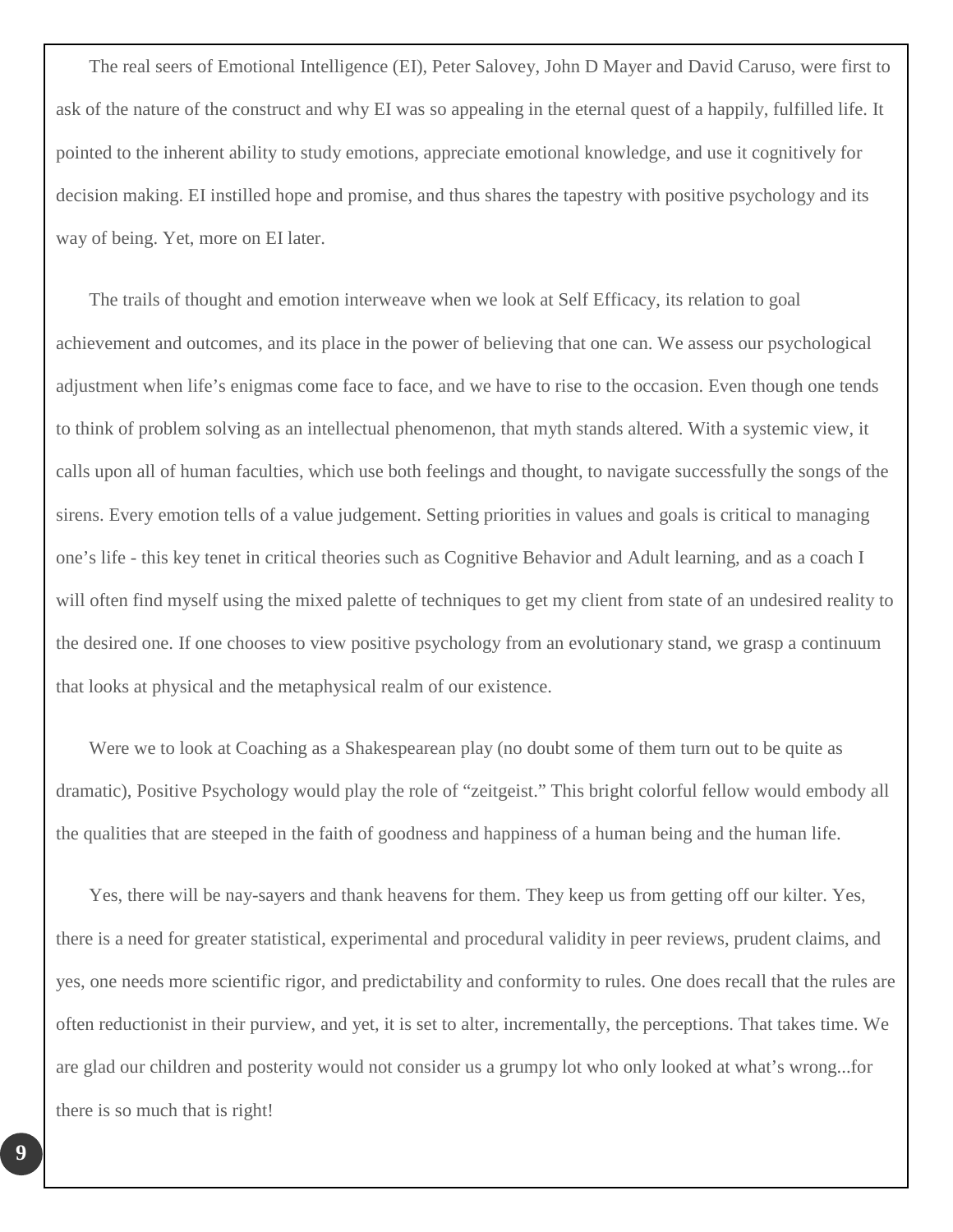Being right feels right. In 1980s, Reuvan Bar-On coined EQ, Peter Salovey and John Mayer heralded EI, and Daniel Goleman put it on the New York Stock Exchange, in a manner of speaking. Hence proved, EI is not new. The articulation in scientific and modern time, yes, may be. Greeks held on to their Stoic philosophy, Renaissance bounced back with a happy fury, closer Hassidic movement finds repeated mentions, and the ohso-whimsically-thought-of 1960s. The decade of expression. The rebellion against cold rationalism. The era of political activism, social movements, rage against inequality and women's movement. The natural association of emotionality and personal growth found voice through the humanists, and we have the same names among others: Gordon Allport, Abraham Maslow, Carl Rogers who staked that EI had old bloodline in psychology and every study of living system and beings with their environment. It is an organism's innate ability to process emotional information, and yes they were as real as reality can get. Yes, it senses the cultural contexts and puts forth the illuminating personality traits as well.

The emotion system involves internal experiences that arise in response to models of external relationships. The terms sometimes used to denote EI - *emotion, motivation, cognition,* and *consciousness* - are typically considered in personality psychology as four basic processes that make up the personality's near-biological foundation (Mayer, 1995a; 1998). As of today, with Daniel Goleman's participation, EI compass has five directions: knowing emotions, managing emotions, motivating oneself, recognizing emotions in others and handling relationships. While the definitions differ, it is not quite always clear whether it is an *outcome* or an *aptitude*. The construct, in a broad way, looks at understanding one's feelings and managing their behavioral expression and can be operationalized at distinct levels: (1) the underlying processes that support emotional management; (2) the behaviors that implement emotion management; (3) the outcomes of instances of emotion management (Salovey & Mayer, 1990). The processes, behaviors and outcomes find a conceptual framework needed for hypothesis testing.

The levels of emotional awareness at a neurological, psychological and social milieu is conceptualized as a domain of cognitive development that unfolds in a manner parallel to that of intelligence in the usual cognitive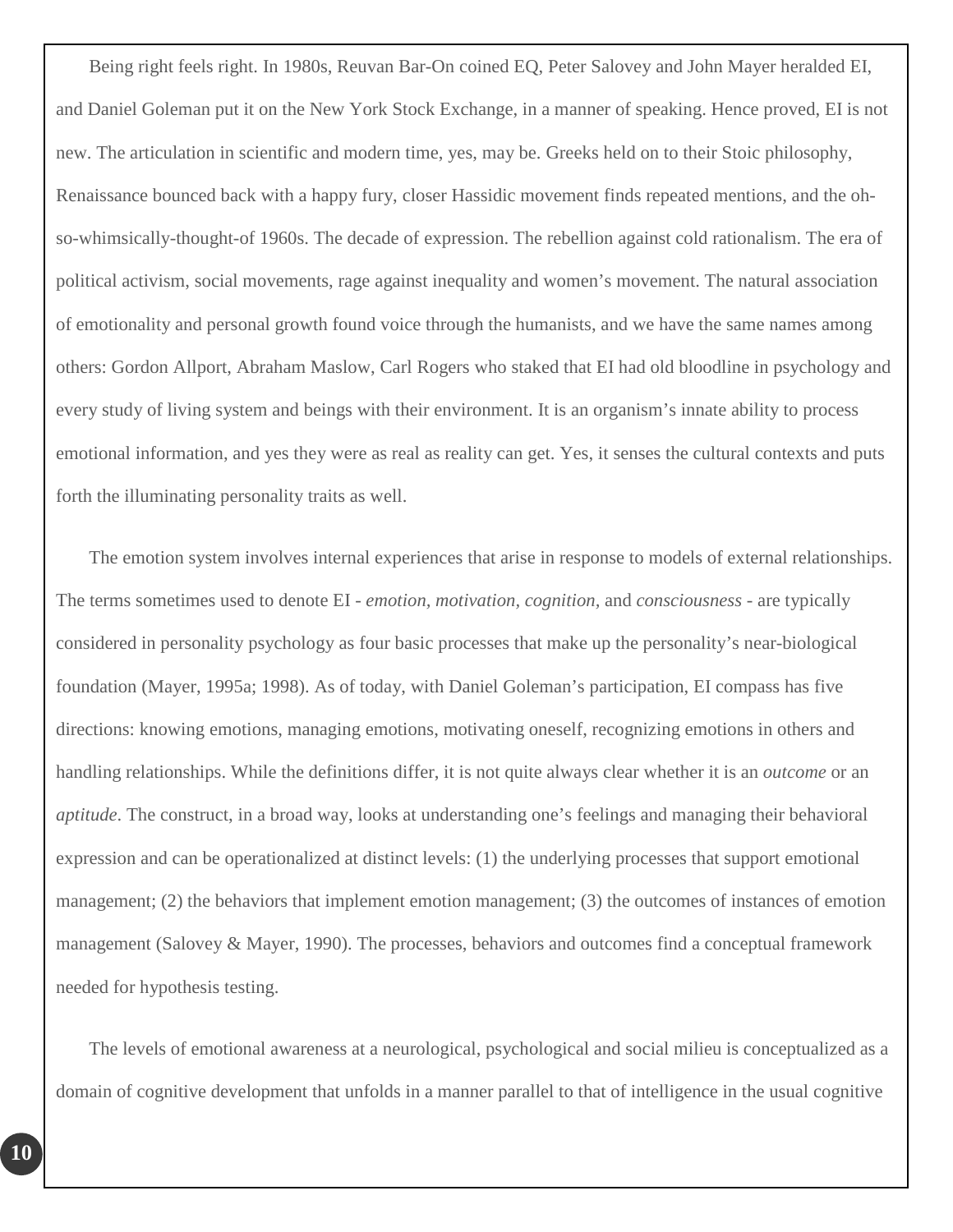sense. Emotional experience becomes more differentiated and integrated with development, transforming the representation of the emotional states from implicit to explicit forms. There are many competing models of EI that exist to say how is Phineas Gage deficient in his ability to process emotional signals while performing impeccably on cognitive tests. In the trinity of Intelligence, Emotion and Creativity, we are forced to think in a trans-disciplinary way. Many of the problems that we face as a contemporary society (for instance ethnic prejudices, overpopulation, and pollution) require change in the way we creatively respond to these urgent systemic conundrums.

Human beings with *learning* orientation often believe that knowledge expands and find it non-threatening. They get a good read on themselves, on their teams, and learn to influence and regulate both themselves, their environment and their goals. Now Alexithymia casts a somber shade when that is absent. Its construct goes back to clinical reports by Ruesch (1948) and Maclean (1949) who observed that patients suffering from socalled classical psychosomatic diseases show an apparent inability to verbalize feelings. Thirty years hence, and more evidence along the way, Sifneos's coined *alexithymia* ,it denotes difficulty in identifying feelings and distinguishing feelings and bodily reactions; in describing feelings to other people; in using imagination and have an externally oriented cognitive style. There is a direct effect on client's orbit of relationships, personal, interpersonal, empathy and other multiple intelligences that Gardner speaks of (Gardner, 1983). For a client, acquiring knowledge of one's own emotions is dependent on the ability to learn from observations of other people. This is where it becomes relevant for coaches to have an integrated outlook and appreciation for the critique of each theory and its construct(s) *(figures 4 & 5*).

 The movement from IQ to EQ, from EQ to EI, tells of a fascinating story. An academic definition has rules, and is quite stringently so. As a practitioner, I travel from Social intelligence and its multi-methodmultitrait approaches, contrasting a non-psychometric approach and its overlap with EI, or say muse over EI as a cognitive ability, the concept of practical intelligence – I find myself standing at the unfinished dilemma of integrating all those defined intelligences with tacit knowledge that rests within the workgroups, community,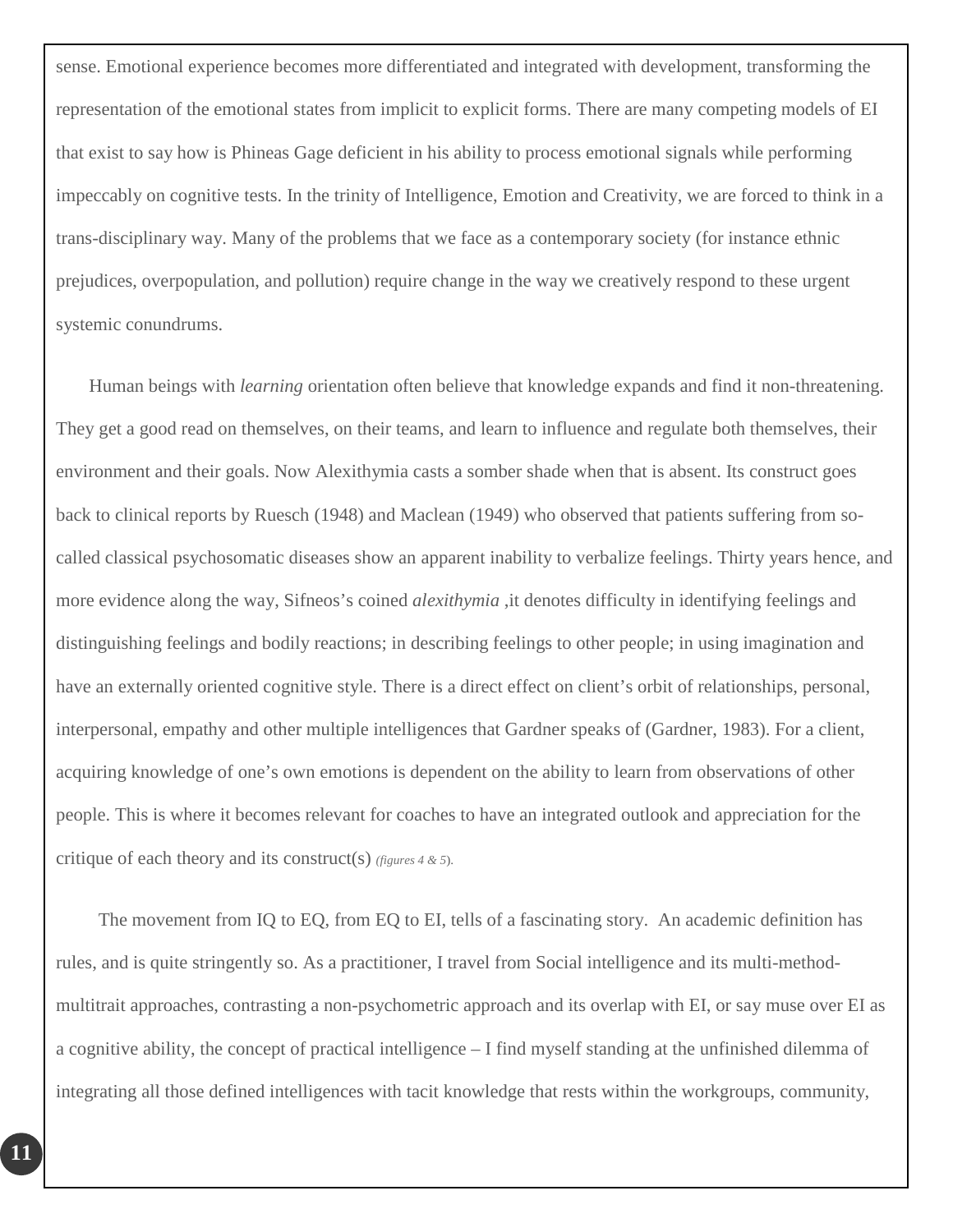the collective unconscious - I understand that it's all a matter of where your vantage point is. How you look at it, and for what purpose - will get you what you want as a coach. Especially when you come face to face with highly intelligent people making abysmally poor decisions!

Yes, EI's fame begets a handy harangue for those in the opposing camps. They ask - *what does it mean? How do we measure? Is it just old constructs with new names? What is the overall validity and utility? What about the enormous claims of being the ultimate intelligence? Who has a final word on it?* 

Salovey and Mayer are quite insistent that MEIS and MSCEIT are the ones that Sherlock Holmes would use, if the indeed the need arose. I wonder what Sherlock's own report would state for his phenomenal observation skills. His penumbra of visibly absent emotions is quite well known. As coaches we are nothing less, perhaps not quite as handsome as Jeremy Brett, but we are on a quest for verity too! We become the containers of our client's emotions and if we were not as tuned-in, it portends disastrous cul-de-sacs of our engagement.

The still uncharted-though-oft-invaded realm of leadership is quite distracted by the *soft* side of being. One demands *hard* - a hard objective look at self, hard facts, hard evidence, in hard reality of hard truth...and one so fantasizes that Herr Gustav Jung would send them off with a flea behind the ear! That not being an option, one engages cognitively, the hard wiring of thoughts.

Cognitive Behavior Theory (CBT), as a systemic thinker, stands defined as an *integrative approach which combines the use of cognitive, behavioral, imaginal and problem solving techniques and strategies within a cognitive behavioral framework to enable coaches to achieve their realistic goals* (Palmer & Szymanska, 2007, p.86). Its origin is as illustrious as the very history of mankind! Here's how I see the story: When Consciousness gifted a singular conundrum to man and said, *"Ok, you can now think …..off you go!"*

Having done so, spectacularly, Nature receded from unconscious control, and let man be. The quest ever since has been that of *reason* and *raison d'être*!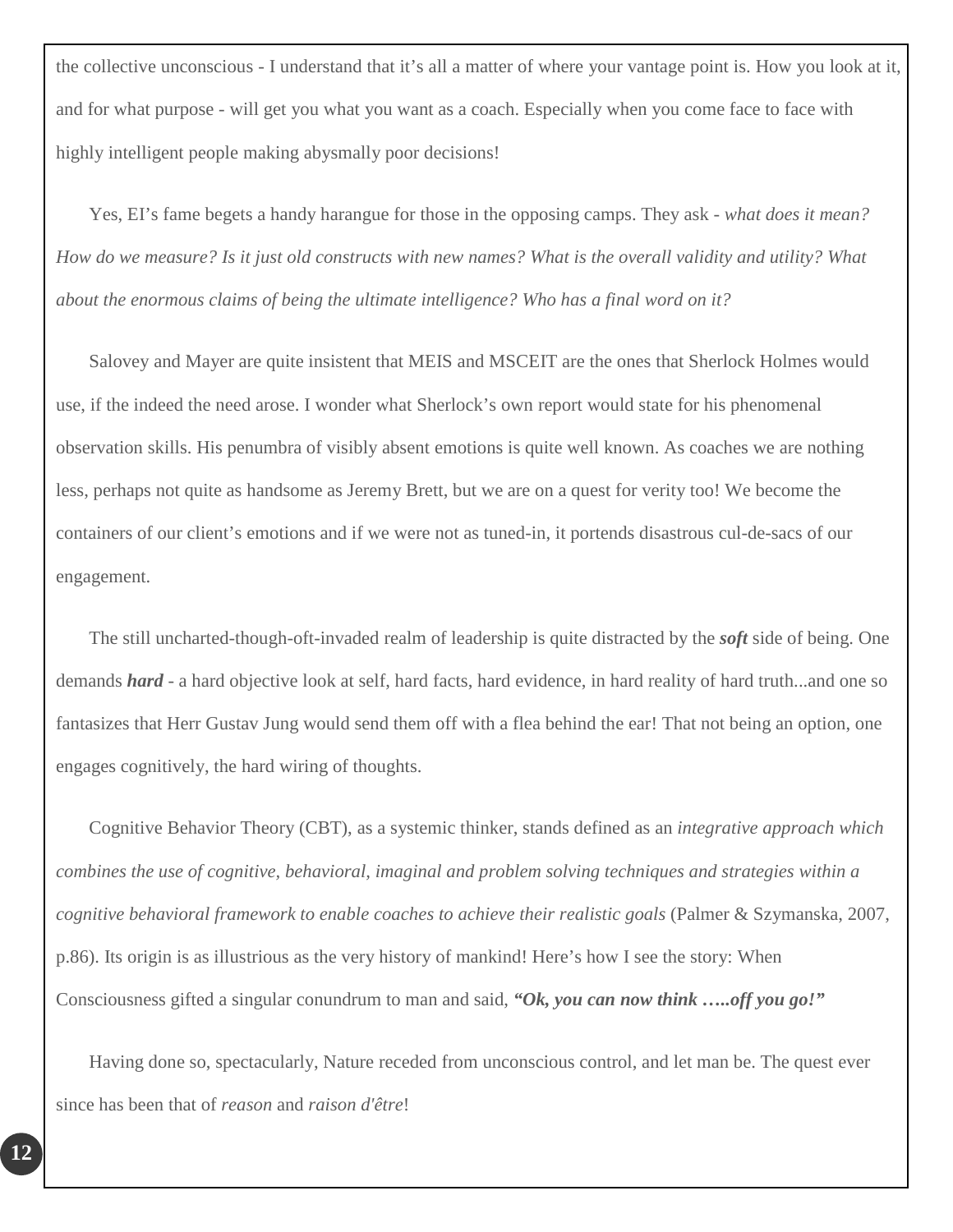Greeks delivered us from superstition to observation. From *unknown*, we began to explore the known realms of the environment by experiments, drafted laws...created reality and its understanding(s). This was new to man. Thinking, and *thinking* about thinking. Nature helped with all her mysteries. The twin hemispheres on earth developed distinctively. West *classified*, East *mystified*. Each geography of thought reached its own conclusions, own myths, own collective unconscious, own homeostatic socio-cognitive systems - in it, Man of East and West, continued his jaunty ride in the dominion of natural selection. Unknowingly in league, they precipitated an equilibrium of views - Reductionist and the Holistic. At the heart rested Cognitive Processes, surrounded by Epistemology, ensconced in *Metaphysics*, established in *Attention*, manifested in *Social Structure*, resultant *Economy* and *Ecology* of the mind. (*Figure 6.)*

Human consciousness made meaning. It had to, within multitude of prismatic constructs, it strove to make sense in a context.

Epictetus noted that *men are not moved by things, but by the views they take of them*. Several others in following generations agreed. Descartes and Kant propounded their own exemplars of classical reason and voice of rationality. The quintessential strain was man and his cognition of his environment, his reality, his truth. In centuries closer to us in this moment, we had brilliant minds in the science of psychology (Pierre Janet, Paul Dubois, Alfred Adler, Lazarus) furiously postulating new truths about the human mind and intellect. I will not transgress into therapy, for I am hardly cognizant of its innumerable ideas, what I will render faithfully is what I have learnt of its key figures, application of the theory, diverse techniques and its success.

Albert Ellis and Aaron Beck were the two trailblazers in this realm. Former broke away from his Freudian allegiance and became a renegade of a kind (with Rational Emotional Therapy (RET), and the other, had quite intimate connections with University of Pennsylvania where he studied severely depressed patients with an aim to change their repetitive thought patterns. David Burns, Beck's mentee explained in a rather savvy way, to the world outside academia, in *Feeling Good: The New Mood Therapy*. The publication of *covert operant* forged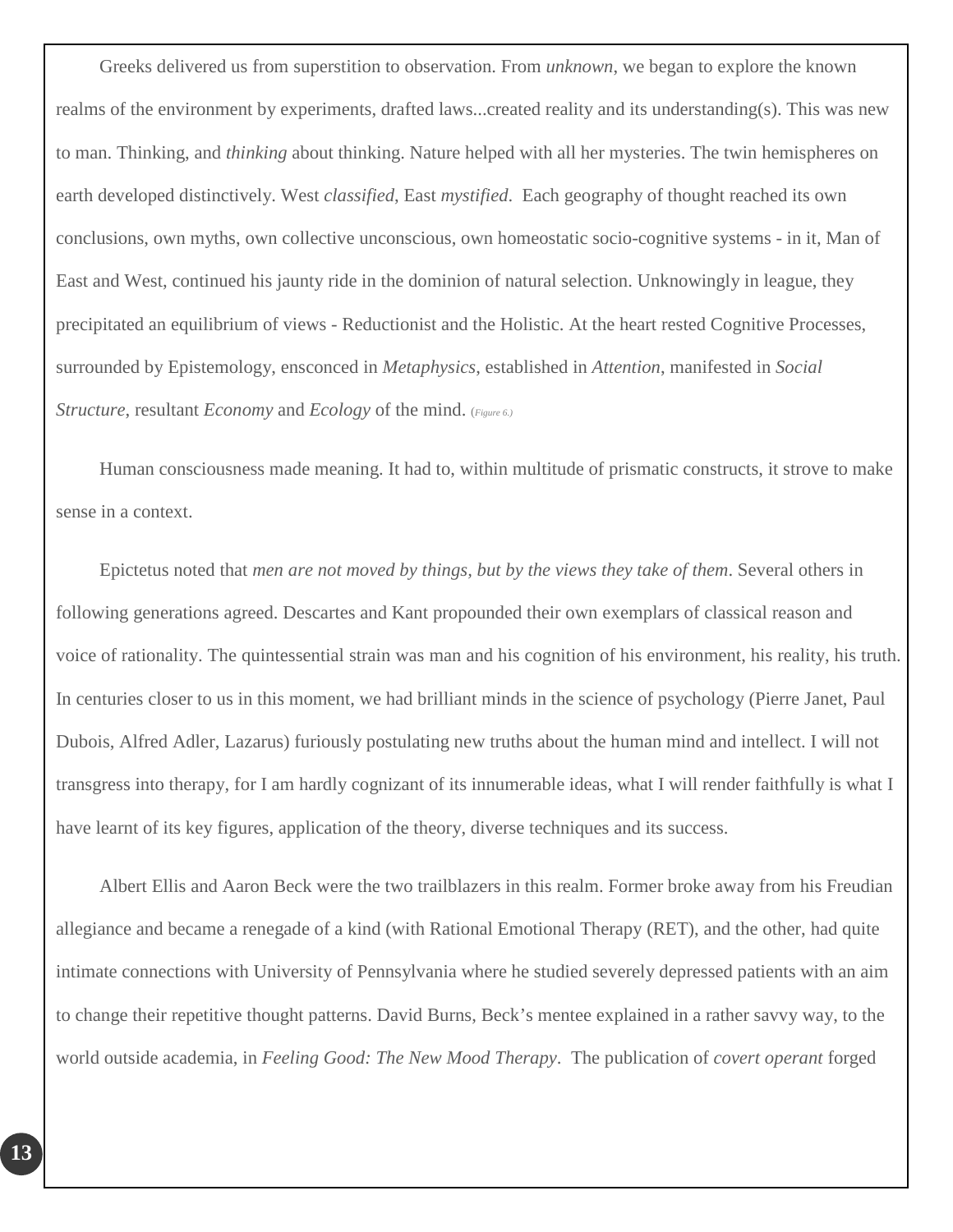together Ellis's and Beck's experiences. Simply put: CBT says conscious ideas can be treated, observed, manipulated and managed.

The fundamental premise for coaches to take away from CBT would be that whilst we cannot dictate life's predicament, we are the masters of our own thoughts and we can change the view of the reality as we perceive it in this moment. There are three areas of application: (1) *general style of thinking* (2) *specific thinking patterns*, and (3) *specific thoughts.* They arise from the core assumptions that our appraisal of events affects our responses to them; that our internal thought process can be monitored, mapped and altered, and the change in thinking will lead to change in perception of the stimulus, and thus the habitually triggered response. As a method, it demands high self-awareness of the underlying cognitive and emotional barriers. At its core, it has a distinct psychological management model and clients find it easy to learn and adopt. With client as the main focus, *empathy* becomes a critical constituent. The *psychodynamic* and *person-centered* dual model gives tremendous freedom to experiment, observe, modify, monitor, practice, and evaluate.

Of the many, few from the Distorted Thinking patterns that CBT tackles collaboratively and in a structured manner are*: Filtering (magnifying the negative details), Polarized thinking (Black or White - shows up in harsh judgements of self and others), Overgeneralization (from a single incident rises a prophecy for all that is to come), Mind Reading (I think I know what others think and hold my assumptions true), Catastrophizing(perpetual presence of disaster, or imagining 'what ifs?' in an endless loop), Heaven's Reward Fallacy (someone better be keeping my karmic score, and I will be upset if my bounty doesn't come one time!)* (McKay, Davis and Fanning, 2007, p.46-49, *with my own humor!*)

Ellis developed 10 irrational ideas. Rigid and mindless adherence to these caused the problems in interaction and perhaps may sabotage the very goal. A frequent technique in CBT is that of *mental imagery* and *visualization* to review in the inner chambers of the mind the changed reality and then apply it in practice. The aim remains to enable the client be self-sufficient, capable to healthily cope with complex and ambiguous realities, across all spheres of life, and feel cognitively in control.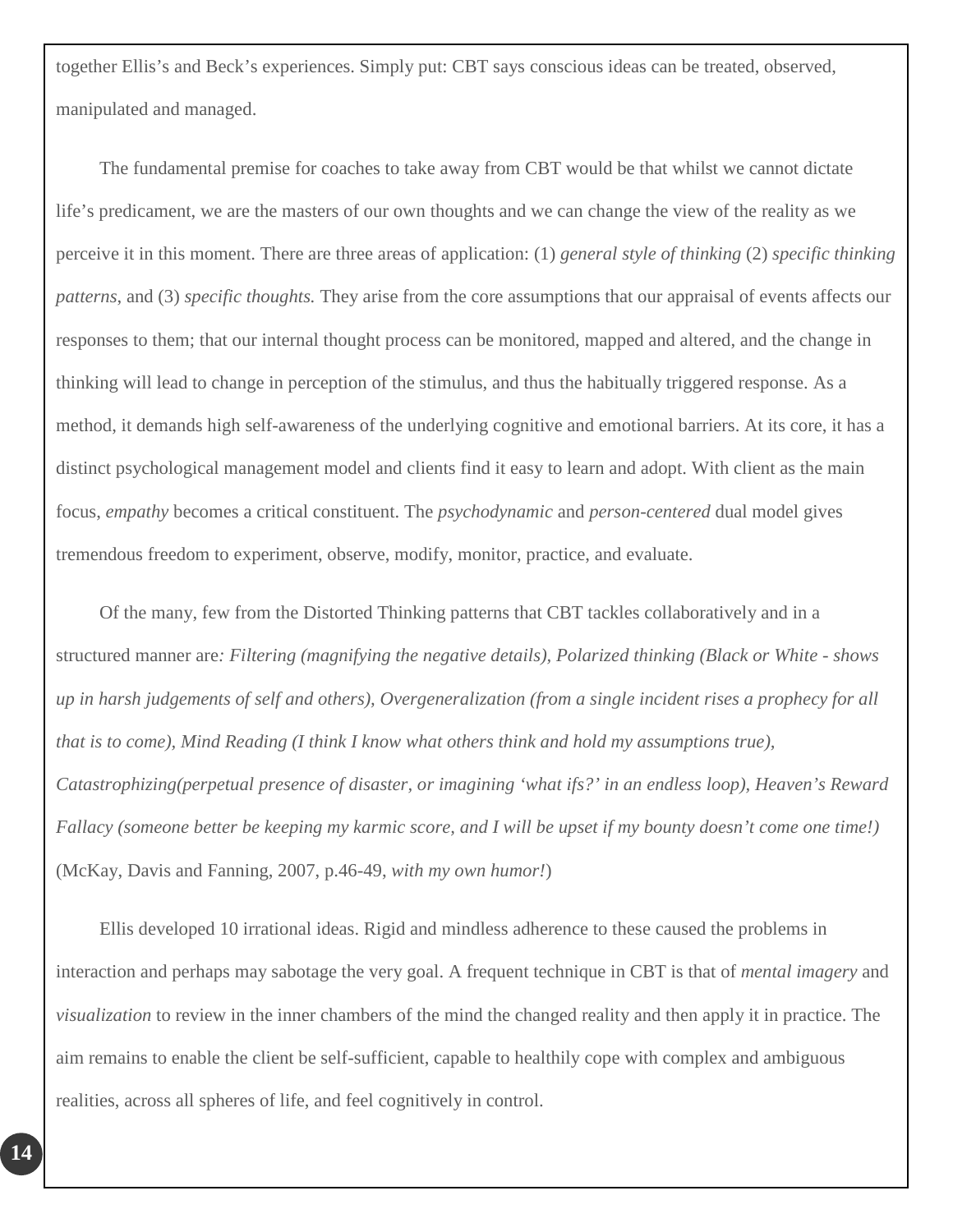The business world loves it because its minutiae of measurements, infinite monitoring, task specificity, written, hard evidence with SMART goals, ABCDEF, ABC, SPACE and CLARITY models can work in brief brackets of billable hours, each have plenty of online presence. Coach can often get away by being blatant and the Rogerian *Unconditional Positive Regard* becomes folklore and an inconvenience in face of an immediately needed fix. Sisyphus will shake his head if - *the client is unable to sense her thoughts, feelings and other 'inner' processes* - frustration is just as certain as is the rolling down of the stone. A huge factor that constantly remains out of control is the work environment, and can become a strong hold of support if the sponsoring organization genuinely creates sensitive scaffolding for the new behaviors. Application of CBT is apt for adults in all walks of life, be it by way of coaching for whole life, leadership, business, peer, team, career, health and wellbeing, cross-cultural contexts. Close on its heels comes a critique too about how "*real life*" is an outcome by such a means, and 62% of coaches loudly swear by it! (Palmer et al., 2011) While at odds with a client's need to face some issues buried in past, or perhaps a quest for deeper meaning by positive or holistic routes to self-actualization – yet, CBT today has generated quite an honest following.

> *We shall not cease from exploration, and the end of all our exploring Will be to arrive where we started, And know the place for the first time. Through the unknown, unremembered gate When the last of earth left to discover is that which was the beginning*;  *T.S. Eliot , Little Gidding*

The epistemological problem - *how we acquire knowledge of reality, and how reliable and "true" that knowledge might be* - occupies contemporary philosophers no less that it occupied Plato. *How do we know what we believe we know?*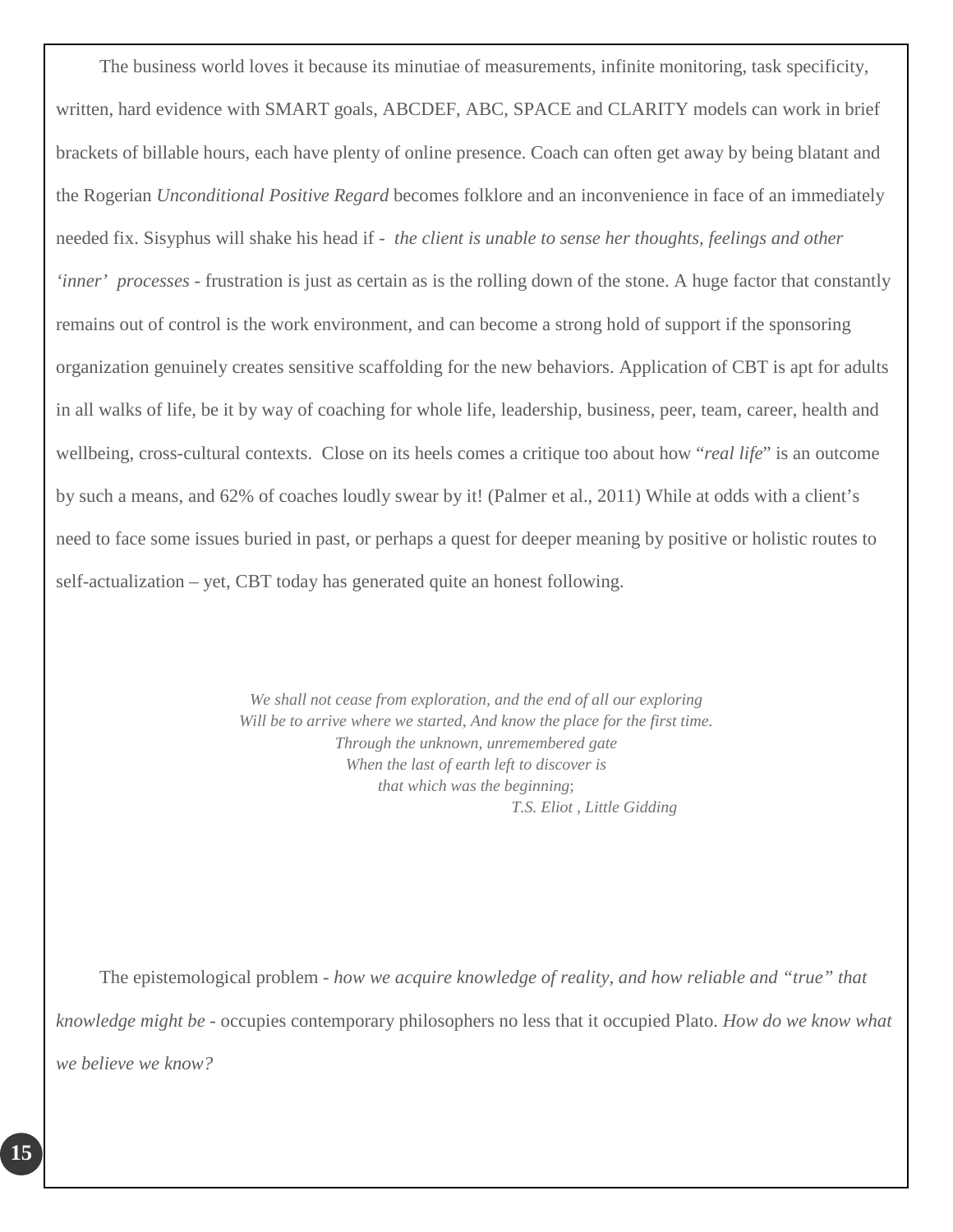*What* we know is generally considered an outcome of our sensory explorations of the objective reality, the *how* vexes us endlessly. Society then seems to be a paradox! For, in one instance, it's is the most abstract concept designed by humans, and at once the most concrete instance of human agency. This narrative viewed from the eyes of a child varies immensely from that of an adult. As individuals we go through myriad life phases. The ancient Hindu brahminical texts think of *brahmacharya* (0-25 years, celibacy in erudition), *grihastha* (25-50, home and family), *vanaprastha* (50-75, withdrawal from material world into forest, penance and reflection), *sanyasa* (75-100, ascetic abstinence). Zooming in to 1960s, we get a western perspective of the learning preferences and the need for experiential learning. Adults learn for a reason for we reflect on what happens to us. Unlike children, our process of internalization puts a lot by relevance, practicality, selfeffacement and self-efficacy. Jerome Kagan, Freud, Jung, Piaget and Erikson's contributions create the cornerstone to all the research and insights around Adult Learning as they are available to us today. The Adult Attachment theory (Bartholomew & Horowitz ,1991) forms a helpful map for navigation for clients as we explore metacognition with them. Gould and Levinson studied adult men and women and the substantive alterations in their consciousness as they transitioned from one *eras* to another, from childhood to early adolescence, early, middle and late adulthood. Sometimes adults get stuck in between *eras* and Levinson calls upon the polarities that need to be resolved. Ethnically, the study was grounded in the white Caucasian race for both genders. A critique that is shared with (what I had referred early on) Kohlberg's model of moral development which is the strongest of its kind in the western worldview.

In coaching, it behooves to sense that my client, as an adult, is capable of empathy, self-reflection, can learn to trust, self-concept and self-worth, comfort with interpersonal range of relationships, varying equations with authority, moral judgement and integrity and the landscape of independence - of thoughts, actions and feelings.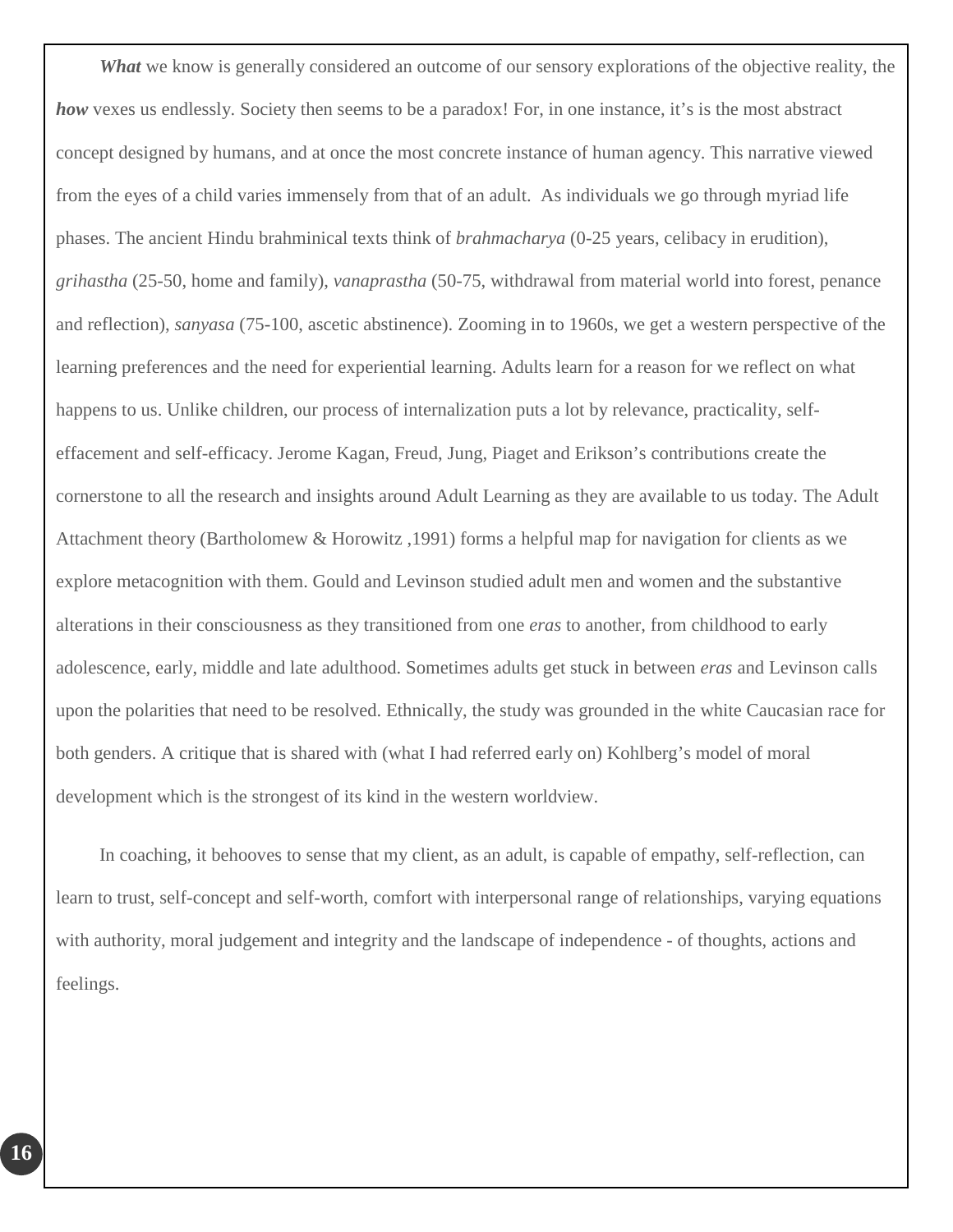#### <span id="page-19-0"></span>**A SACRED UNITY**



Having traversed the vast scopes of Positive Psychology, Emotional Intelligence,

Cognitive Behavioral Theory and Adult learning, I circle back to where I started with the quest of man and his place on this pale blue orb. With the previous four theories in my narrative, I have gone into a greater depth for the reason that I did not have a chance to be a part of those teams while making my own meaning of those concepts and it deserved more attention. MEC, Systems thinking, Individual psychodynamics, Group and Intergroup, Organizational Systems were my life for weeks preceding my class presentation. They and I are now eternal partners! I speak of them fondly, even if just a little now (compared to others). I have shared some of my many mind maps as I have learned the theories and their innate cadence. I wonder how other dyslexic adults learn…I wonder…

 I am whole. An ecology unto oneself. One lives in as many dimensions, as many levels and interacts with just as many systems and subsystems, just like *Stephan Daedalus of the Universe*. The Multidimensional Executive Coaching (MEC) model is exquisitely lucid for a systems thinker, such as I have begun to accept. The prolific interactions originate in the core, and cuts across all the fluidly trans-mutating layers and strata that exist, simultaneously. All available for you to know if you know *how, where, when, why* and *what* to look. Even the ones they hide or say it doesn't exist!

Within the personal unconscious shadow, Self has esoteric roots in the collective unconscious. The consciousness grants the individual a dialogue within herself, the swirl of feelings and thoughts, she sees and senses the world outside her skin; sometimes the unconscious sneaks out of her and presents a reality of a different kind; she sees another human, she maps the other's identity and draws a correlation of similarity or variance; decides to like or dislike; navigates the unspoken or perhaps she speaks; within a larger collection of humans, she becomes both a part and a whole, the forces that act loudly and quietly on her, of her groups, her history, her inner most beliefs about how the world spins; larger still she becomes a system within a sub-system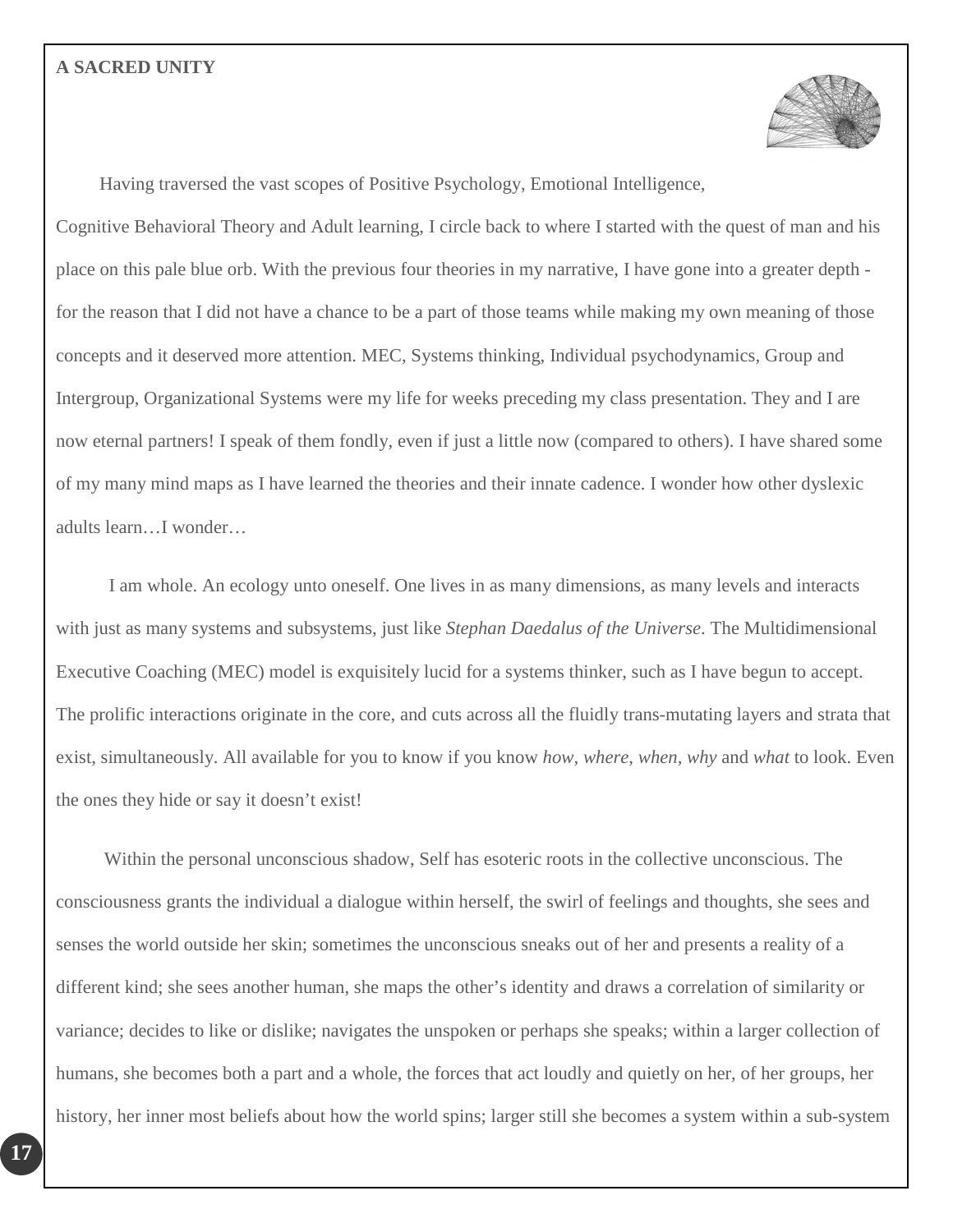and through her play the enthralling paradoxes of group, the sub and the supra-system. Within boundary, real and imagined, she charts her life.

Is behavior a result of the environment, or is it an outcome based on consequences, or both, or is it driven by the meaning-making golden rule of her golden ratio, or is it all of it, the conscious and the unconscious context? *Who is she? What is her role? How is it perceived by her Self and by others? When (within the ever complex organizational milieu) who is she, really? What forces exert her self-perception, self-deception, selfrealization? Where is the dysfunctional symptom? Where are its multiple points of origin? What is her "Self" telling her as her truest litmus test, of that which transpires, within her microcosm? What colors her lens? What are the blind spots she doesn't see? What is completely blindsided to her? How does she navigate this wide web if not by looking at it in a multidimensional and systemic way?*

#### Thus, the ultimate question: **what is my conceptual framework?**

My being records a strong affiliation to MEC with its systems thinking, psychodynamic acuity, intra-and intergroup embeddedness and the rising complexity of systems as it spirals out into the world, outside of organizations and supra-systems. Yet, it's a nascent love. It requires my steadfast attention, investment, nourishing acceptance and constant inquiry.

#### I have asked, **what happens now? Now that you know how to assimilate theory…**

The plain-spoken voice avows, *read* more! *learn* more! *be* more! Be that as it will, I must practice. The insightfully telling mistake that I made in the clinic (last day of the class), when I invited the client, Evelyn, to take a conceptual 30000 feet glance at her reality, I forgot she was embedded and enmeshed in it. I apologized for the discomfort I caused her, and it was ineffective in its outcome, even if the intent was appropriate. Then, I re-learnt the *language of translating* the blueprint of theory into the parlance of a client - as I watched you work through the steps in the ensuing conversation. I re-drew my mental map and I integrated the client's version of reality as one of the elements of my intuitive touchstone.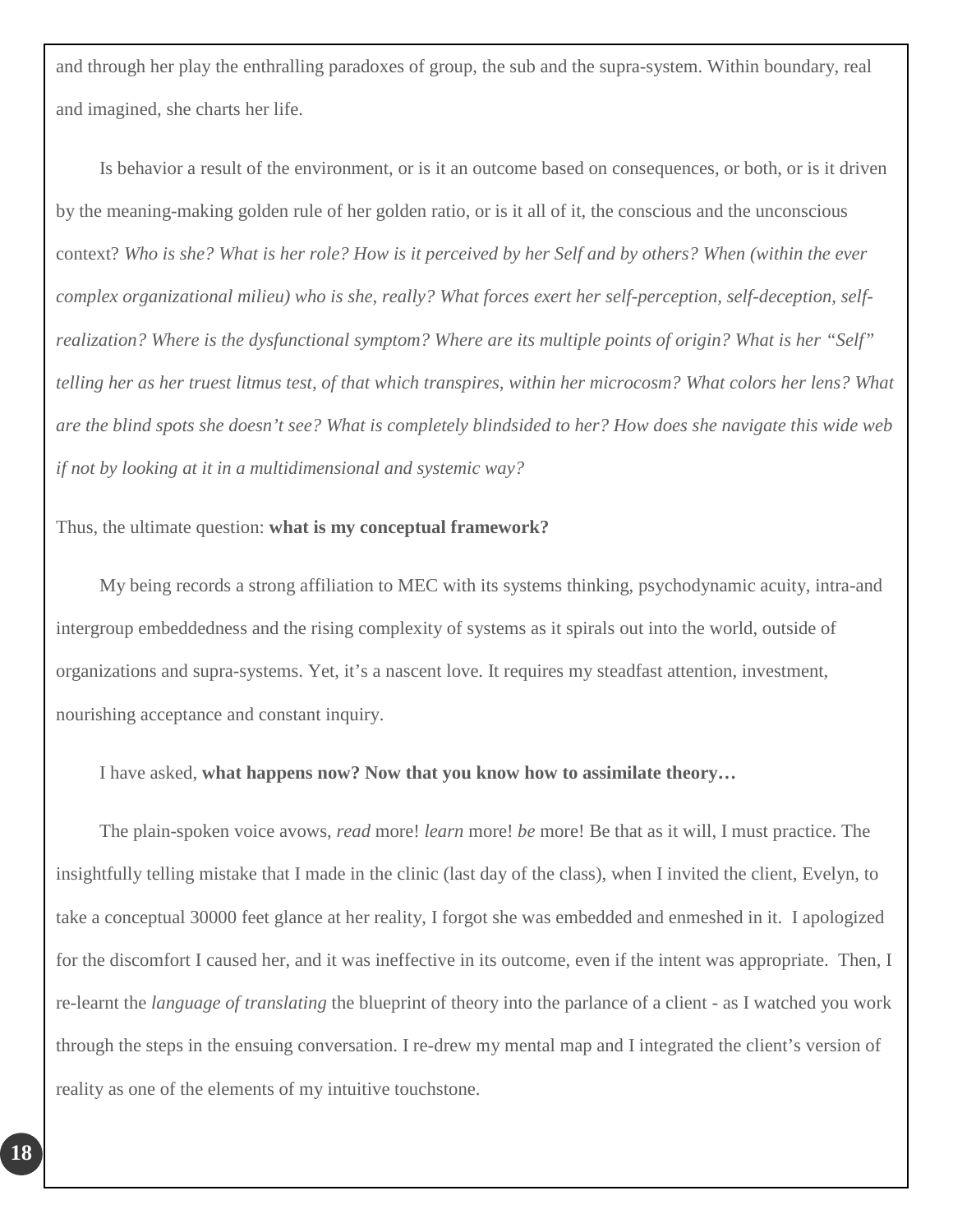#### <span id="page-21-0"></span>**A FLEETING ASIDE**



I want to share, very briefly, an anecdote. Evidence of how my fellow class-

mate *(who doubled up as a client for coursework)* reacted to a framework I had created for our first coaching session. It was a part of Dr. Rod Napier's 360 process. My client's context, which is keenly relevant to my deeply personal discoveries, as I stood swathed in her 360 report:

- Adult : 46 years old, white female, exceptionally successful and displays incredible intelligence, senior researcher in Genetics (Cancer treatment at Penn), highly respected for her technical prowess, role model for career management. At home: a mother of a daughter (20) and son (16), married for 26 years to a surgeon, moderate physical fitness, shy presence, has an amputated thumb, no personal self-care (hassled, hurried, apologetic, out of breath…but not out of humor)
- Her childhood: born with a congenital disorder, dysfunctional home (mother substance abuse, father alcoholic), and a younger sibling to protect; mostly without food, water, electricity and extreme poverty. History of physical abuse.
- Here and Now: Short stint with therapy. Admits to a drinking problem.
- Her state of *being*: High state of anxiety, in constant financial distress despite holding 3 jobs, burnt out, always *terrified*. Not suicidal (yet).

We both knew that she needed therapy, and yet the course demanded that we invest in a coaching phenomenon. I read MEC to her, literally. I wanted her to know how to walk around the data and its meaning – on her own, with me as a facilitator. We were equal – all through.

MEC was my guide for this deep conundrum of her universe. Had I not had MEC model *(figure 7)* to guide me, I would have done incredible harm or applied superficial balm. Our class on theory was to begin in April, Rod's was on since February. I integrated MEC, as best as I could, with other streams of thought – be it Jung,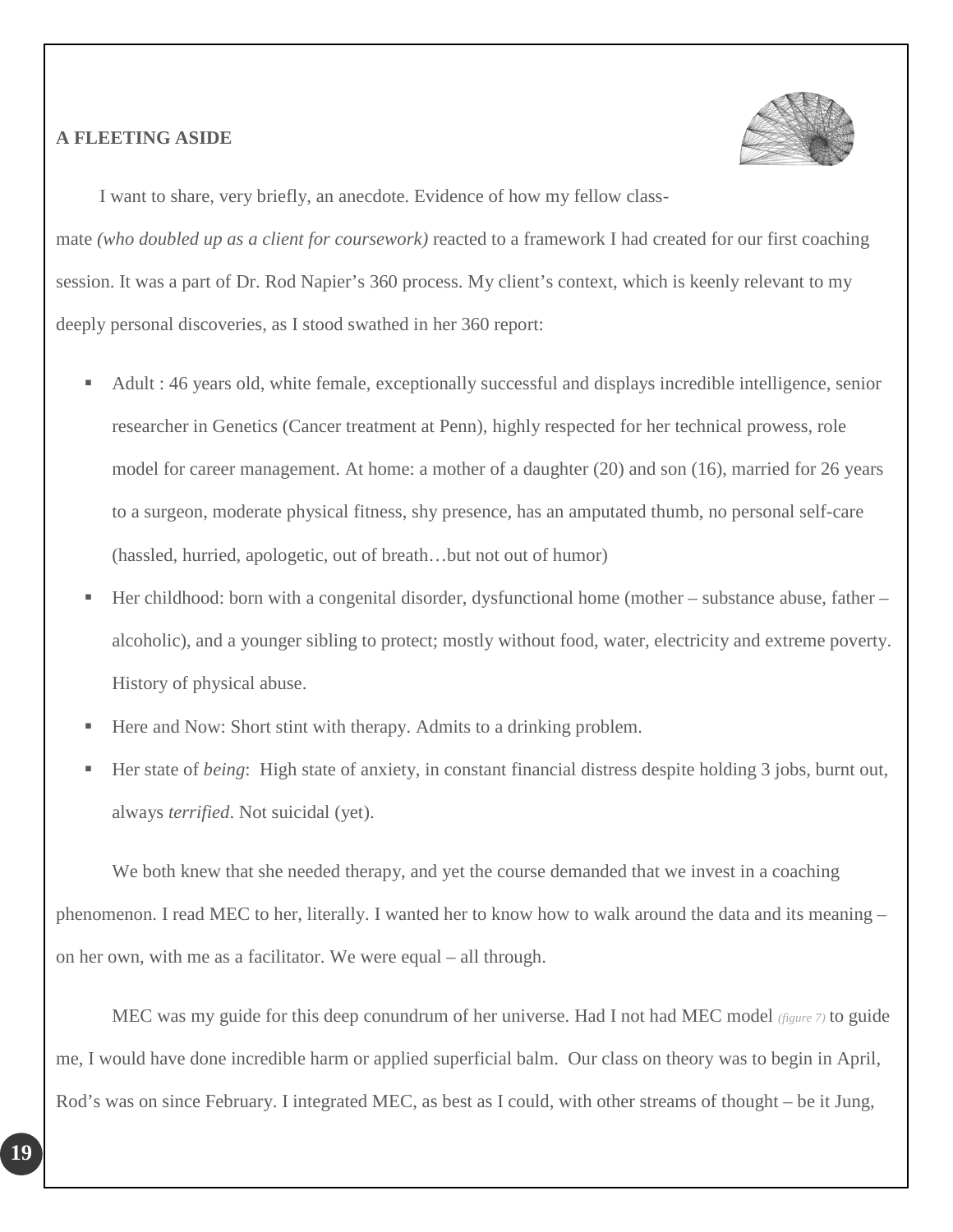Perls, Sartre, Rogers and Kegan. I crafted a *meaning-feeling framework*, very rudimentary, as a crucible for her to pour forth her reality. MEC faithfully guided all aspects, and still does. The first session was for 4 hours! And here, I share a few pages from my notebook, with my client's permission.

The rearview mirror makes me wish I had taken the theory before I started my work with my client, but MEC was my beacon long before I knew what I must be doing. Thus, systems thinking and my excursion into its labyrinth was so gratifying. Yet, that story is still unfolding – albeit, in a much more informed way.

#### <span id="page-22-0"></span>**THE METAPHORS**



In close friendship with rhythm is **Space** that I have begun to sense. They are both interdependent, the one does not exist without the other. Space is not a thing to be grasped, neither is it a mystical entity. The rhythms play out the patterns in space. That is as much within as without. There is a blur that reminds me of the boundary but I travel across, inside and outside of me. For perspective, I oft head back to the central point from where I had begun to read the space (mine or that of my client) - there I can see the contours better, and then I zoom back out again to see the overlaps and back-steps, when one outline of a notion crosses another. At that cloverleaf, they contradict, juxtapose, coalesce and join in a fluid evenness.

**20**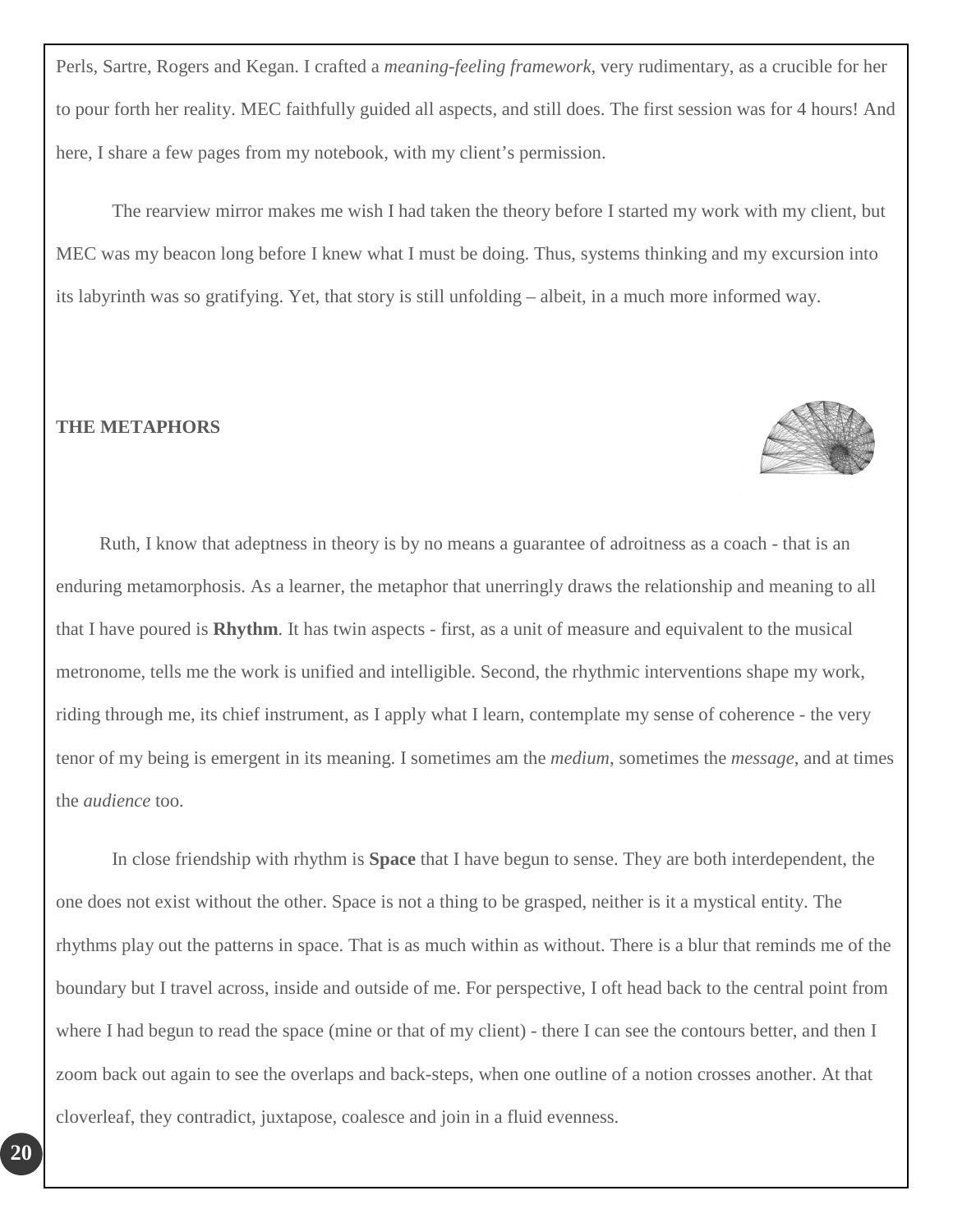There are many characteristic idiosyncrasies that I am letting go and they, of me; all of mutual accord. Quite akin to an iambic pentameter that lets go of the 6th syllable it no longer needs and it isn't that part of the poem anymore. It did what it had to, when it had to. Now, its purpose is over. It must rest, as must I. The bargain of my soul has expired its statute of limitations. They (the world I left) no longer own me, and I am not anyone's mortgaged mind. My existence and essence breathe in this space.

I am as free as I let myself be.

There is an unvarnished awareness of my limitations - in a clearer, kinder, keener way - as are my strengths. I am becoming a person of an altered kind. The weltanschauung (world view) seems to mutate and organize itself, with indeed no conscious help from me. I often find myself peering, poetically askance, for I cannot yet name this amorphous state of my being. I am learning to flow with the '-*ness'* of it. That unnamed state has a redolent grandeur that I feel inside. The metaphors will change as I will transform; yet in the now they become my leitmotifs and give me a deep sense of *evolutionary truce*.

I thank you for your acceptance of me. Imperfect. Impermanent. A golden ratio. You helped me find a voice I had never known. It's not happenstance, your presence in my universe. I am grateful. At peace.

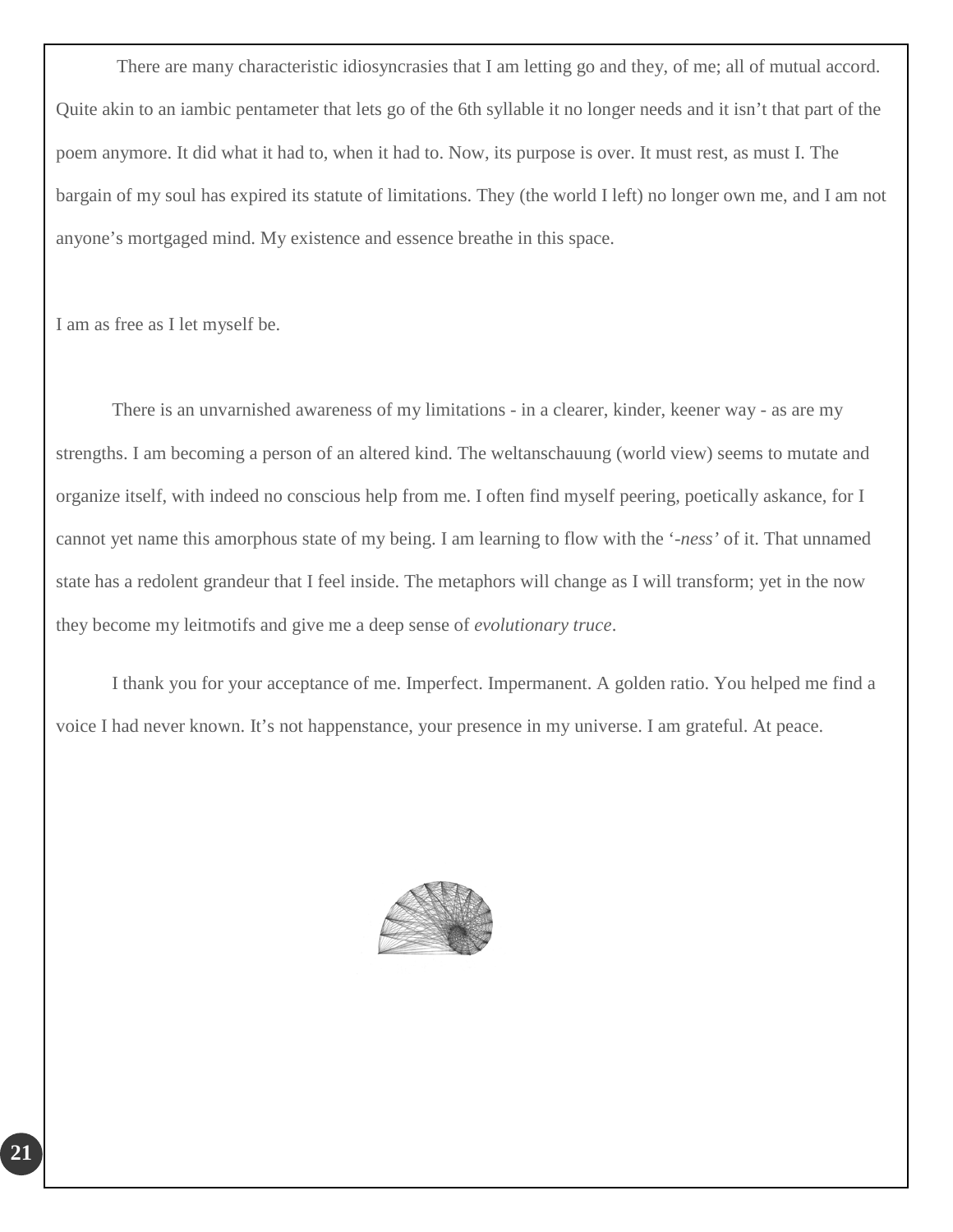#### <span id="page-24-0"></span>*REFERENCES (IN PDF FORMAT)*

- *Mind maps - It shows only what and how I learnt as I explored through this semester, and just for a few selected parts of my master mind map. You can only watch it on your laptop for you would have to magnify it at some places.*
- *Client – 3 pages of hand drawn process of what transpired in the first coaching session.*
- *Figures and Diagrams*

#### <span id="page-24-1"></span>*REFERENCES (RESEARCH)*

*Ackoff, R.L. & Emery, F.E. (1972) On Purposeful Systems Ackoff, R.L. (1999) Recreating the Corporation Alderfer, C.P. , Brown, L.D. (1975) Learning from Changing Alderfer, C.P. (1972) Existence, Relatedness and Growth Alderfer, C.P. (2011) The Practice of Organizational Diagnosis: Theory and Methods Argyris, C. (1972) Interpersonal Competence and Organizational Effectiveness Argyris, C. (1985) Strategy, Change and Defensive Routines Argyris, C. (1993) Knowledge for Action Aristides, J. (2006) The Classical drawing Atelier Austrian, S.G. (2008) Adulthood, Developmental Theories Through Life Cycles Bandura, A. (1969) Principles of Behavior Modification Bandura, A. (1977) Social Learning Theory Barett, W. (1964) What is existentialism Bateson, G. (1999) Steps to an ecology of mind, A sacred unity Bertalanffy, L.Von. (1968) The General Systems Theory Bion, W., R. (1959) Experiences in Groups Boleman, L.G. & Deal, T.E. (2003) Reframing Organizations Boyatzis, R., Goleman D., Rhee K.S. (2006) The Handbook of Emotional Intelligence Bry, A. (1978) Visualization: Directing the movies of the mind Camus, A. (1942) Myth of Sisyphus Campbell, J. ( 1976) The Portable Jung Caroll, M. (2008) Coaching Psychology Supervision Checkland, P. (1986) Systems Thinking Systems Practice Cohn, H.W. (1997) Existential thoughts and therapeutic practice Cooklin, A. (1999) Changing Organizations Cooper, C.L. & Alderfer, C.P. (1978) Advances in Experiential Social Process (Vol.. I)*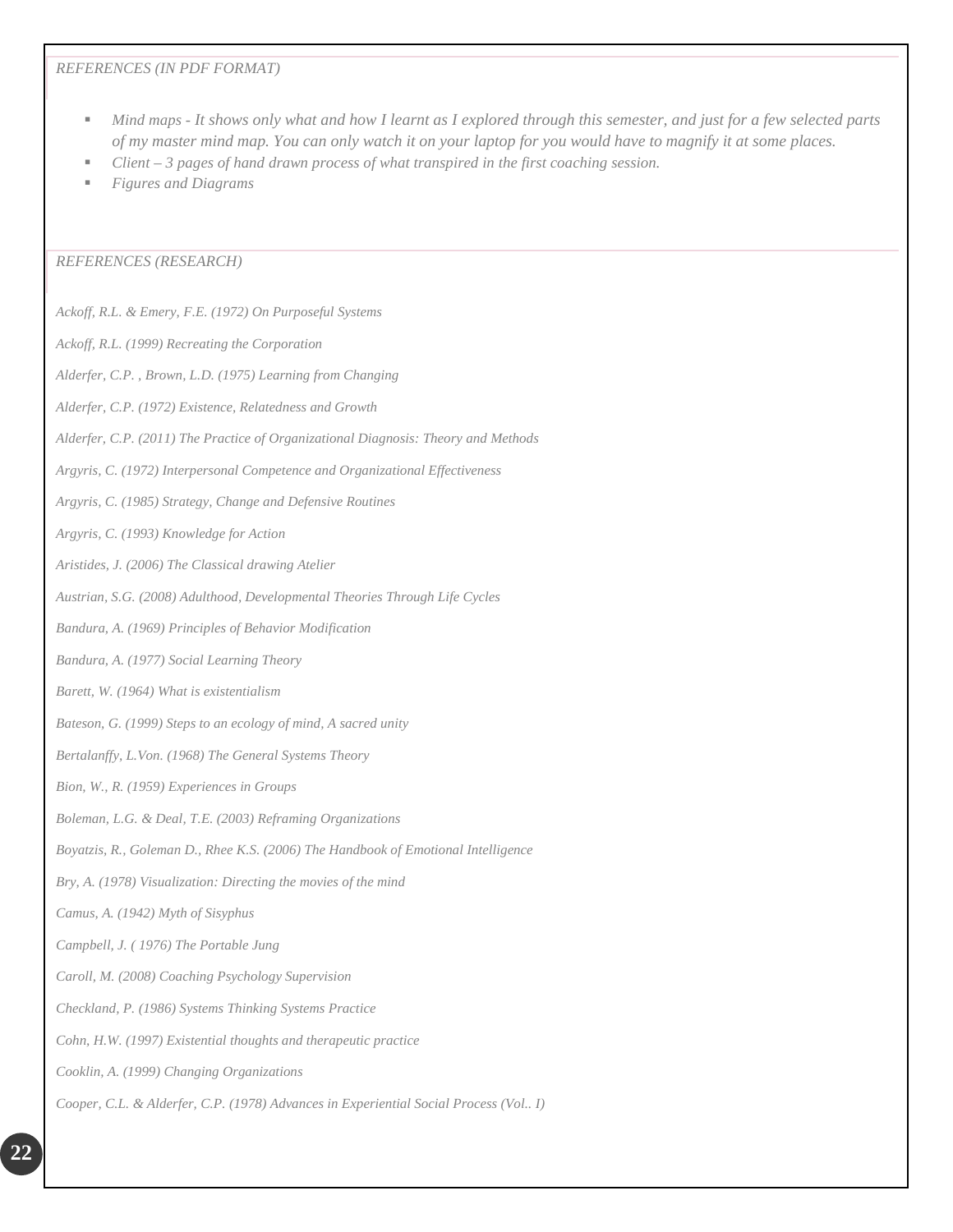| Cox, E., & Bachkirova, T. & Clutterbuck, D. (2014) The Complete Handbook of Coaching                                 |
|----------------------------------------------------------------------------------------------------------------------|
| Czander, W. (1993) The Psychodynamics of work and organizations                                                      |
| Damasio, A (1994) Descartes' error': Emotion, reason and the human brain                                             |
| Ducharme, M.L.(2004) The Cognitive Behavioral Approach to Executive Coaching                                         |
| Edwards, B. (1989) Drawing on the Right side of the brain                                                            |
| Emery, F.E. (1970) Systems Thinking                                                                                  |
| Fairbairn, W.R.D (1994) Psychoanalytic Studies of the personality                                                    |
| Gordon, D. (1978) Therapeutic Metaphors                                                                              |
| Kohlberg, L. (1981) The Philosophy of Moral Development                                                              |
| Kuhn, T., S. (2012) The Structure of Scientific Revolutions                                                          |
| Kahn, M. (2002) Basic Freud: Psychoanalytic thought for the twenty first century                                     |
| Kegan, R. (1982) The Evolving Self: Problem and process in human development                                         |
| Kets de Vries, M. (1995) Life and Death in Executive fast lane: Selected Essays                                      |
| Kampa-Kokesch, S. and Anderson, M.Z. (2001). Executive Coaching: A Comprehensive Review of Literature                |
| Lewin, K. (1938) The Conceptual Representation and The Measurement of Psychological forces                           |
| Lewin, K. (1948) Resolving Social Conflicts                                                                          |
| Lewin, K. (1964) Field Theory in Social Science                                                                      |
| Levinson, D.J. (1996) The seasons of a woman's life                                                                  |
| Levinson, D.J. (1978) The seasons of a man's life                                                                    |
| Levinson, H. (1972) Organizational Diagnosis                                                                         |
| Lorsch, J.W. (1987) Handbook of Organizational Behavior                                                              |
| Mayer, J.D, Salovey, P. (2000) The Handbook of Emotional Intelligence                                                |
| Morgan, G. (1986) Images of Organization                                                                             |
| Murphy, K.R. (2006) a Critique of Emotional Intelligence                                                             |
| Neenan, M.C (2008) From Cognitive Behavioral Therapy (CBT) to Cognitive Behavioral Coaching (CBC)                    |
| Nisbett, R.E. (2003) The Geography of Thought                                                                        |
| Orenstein, R.L.(2007) Multidimensional Executive Coaching                                                            |
| Palmer, S. and Whybrow, A.(Eds) (2008) Handbook of Coaching Psychology                                               |
| Perls, F. S., Hefferline, R. F., Goodman, P. (1969) Gestalt Therapy : Excitement and Growth in the human personality |
| Rogers, J. (2012) Coaching Skills : A handbook                                                                       |
| Rogers, C. R. (1989) On Becoming a Person Schein, E.H. (2004) Organizational Culture and Leadership                  |
| Schein, E., H. (2009) Helping : How to offer, give and receive help                                                  |
| Schmid, R. (1998) Alla Prima: Everything I know about Painting                                                       |
| Schon, D.A. (1983) The Reflective Practitioner : How professionals think in action                                   |

**23**